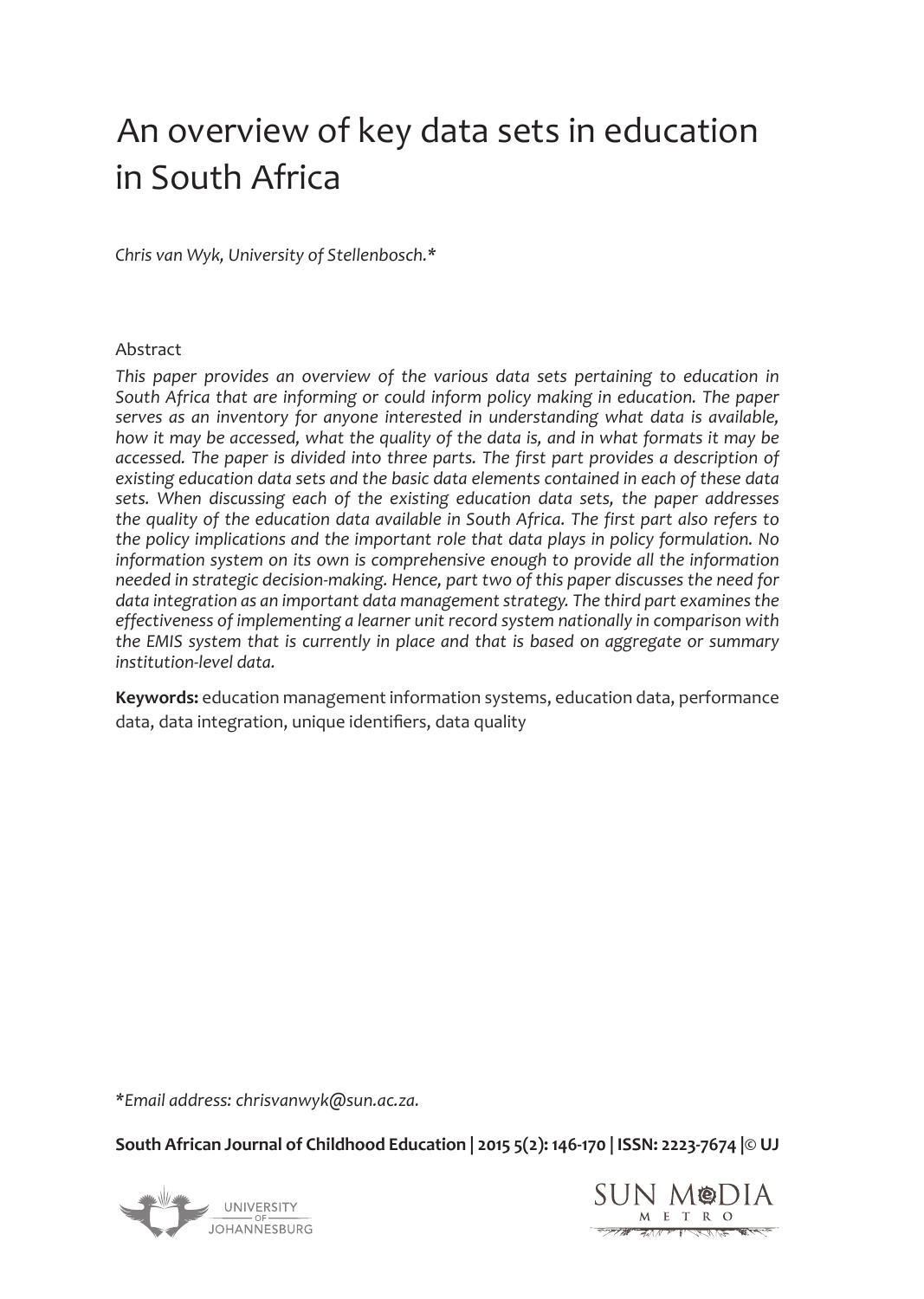# **Introduction**

This paper provides a broad overview of education data sets in South Africa, predominantly data from the Department of Basic Education (DBE). Education data, specifically the data sets generated by the annual school survey in the Education Management Information System (EMIS) in most countries of the world, is often one of the most under-utilised data sources for both policy and research. Since its establishment in 1994, the Department of Basic Education (DBE) has been challenged with providing relevant and quality data as efficiently as possible to information users, particularly planners (for evidence-based planning) at all levels, decision makers and policy developers. A further challenge entails the development of mechanisms for accountability and for monitoring and evaluation of the education system. The realization of these challenges was aided significantly with the establishment in 1995 of the EMIS unit, which is responsible for producing, managing and disseminating education data within the DBE and provincial education departments. An important step in gaining an understanding of what is meant by EMIS within a national and provincial context is to consider a working definition. Many authors have attempted to define and describe EMIS (Carrizo, Sauvageot & Bella 2003; Hau & Herstein 2003); however, this paper will incorporate the following definition:

*An Education Management Information System (EMIS) is a system for the collection, integration, processing, maintenance and dissemination of data and information to support decision making, policy-analysis and formulation, planning, monitoring and management at all levels of an education system. It is a system of people, technology, models, methods, processes, procedures, rules and regulations that function together to provide education leaders, decision makers and managers at all levels with a comprehensive, integrated set of relevant, reliable, unambiguous, and timely data and information to support them in completion of their responsibilities.*

#### Cassidy 2005:27

The objective of an EMIS should not only be to collect, store and process information but also to assist in education policy-making, by providing relevant and accessible information for research projects.

This paper serves as an inventory for anyone interested in understanding what education data is available in South Africa, how it may be accessed, what the quality of the data is and in what formats it may be available.

The paper is divided into three parts. The first part provides a description of existing education data sets as well as the basic data elements contained in each of these data sets. Proper management, planning and policy-formulation are contingent on quality data. When discussing each of the existing education data sets, this paper addresses the quality of education data available in South Africa in terms of completeness, relevance, accuracy and timeliness. How good is the quality of the EMIS data in South Africa? This paper draws from the author's experience in using and analysing the EMIS data and can report that the quality of EMIS data in South Africa is of acceptable standard and has improved over time. In analysing the education enrolment ratios Martin Gustafsson (2012) concurs that the quality of school census data is improving.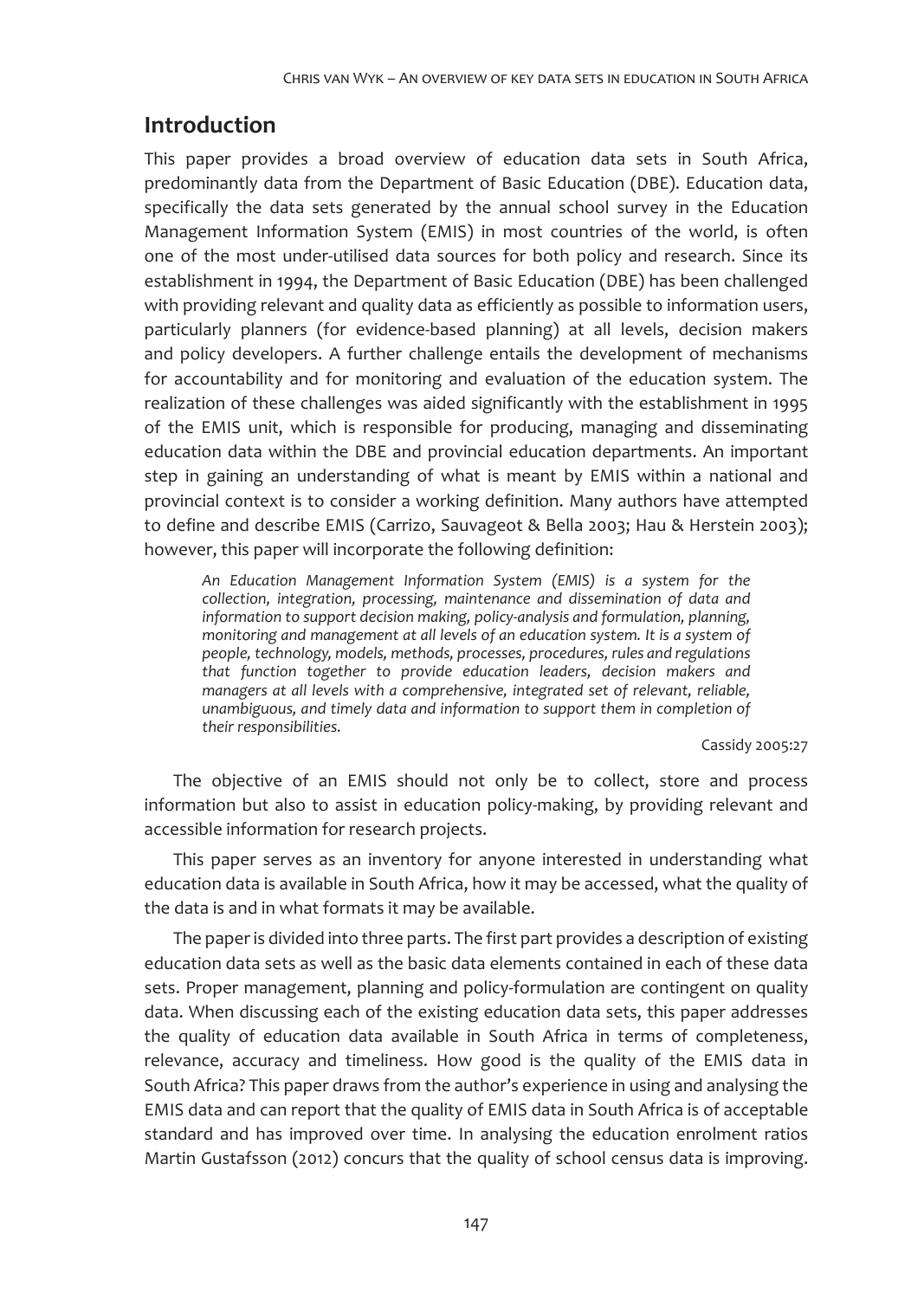The first part further refers to the policy implications and the important role that data plays in policy formulation.

Part two of this paper discusses the need for data integration as an important data management strategy. This makes it imperative to use unique identifiers in the data integration process, as will be explained.

The third part examines the effectiveness of implementing a learner unit record system nationally in comparison with the EMIS system that is currently in place and that is based on aggregate or summary institution-level data.

# **Education data sets in South Africa**

This section of the paper provides a description of the existing education data sets and the basic data elements contained in each of these data sets. The primary purpose is to provide a compilation of education data sets covering the broad field of South African education data.

These data sets include a selection of data from many different systems and draw specifically on the outcomes of surveys and operational activities carried out by the DBE.

The list of education data sets discussed in this paper is not exhaustive, but for the purpose of this paper it includes data generated by EMIS, learning outcomes data – including international test data such as the Progress in International Reading and Literacy Study (PIRLS); the Trends in International Mathematics and Science Study (TIMSS); and the Southern and Eastern Africa Consortium for Monitoring Educational Quality (SACMEQ) – and key performance data in South Africa, such as the Annual National Assessment (ANA) and National Senior Certificate (NSC).

In the paragraphs that follow we will look at the elements, quality and integration of the data in these sets, as well as the policy implications of these different data sets.

#### **Master list of schools**

The master list of schools in South Africa is a record of each school in the country. The list is maintained by provincial departments and regularly sent to DBE for updating. A key function of the master list is to uniquely identify each school in the country through a school identifier, generally called the 'EMIS number' and referred to as 'Natemis' in the master list of schools (see Table 1). Furthermore, the master list of schools has a specific number of key fields, such as the school's examination number, which is specifically used to link school administrative data with the examination data. There are also other basic data fields in the school master list that could provide the means to answer some of the most frequently asked questions about the socio-economic status, learner enrolment, teachers and learner-teacher ratio of schools. Table 1 provides a brief description of some of the data elements included in the master list of schools.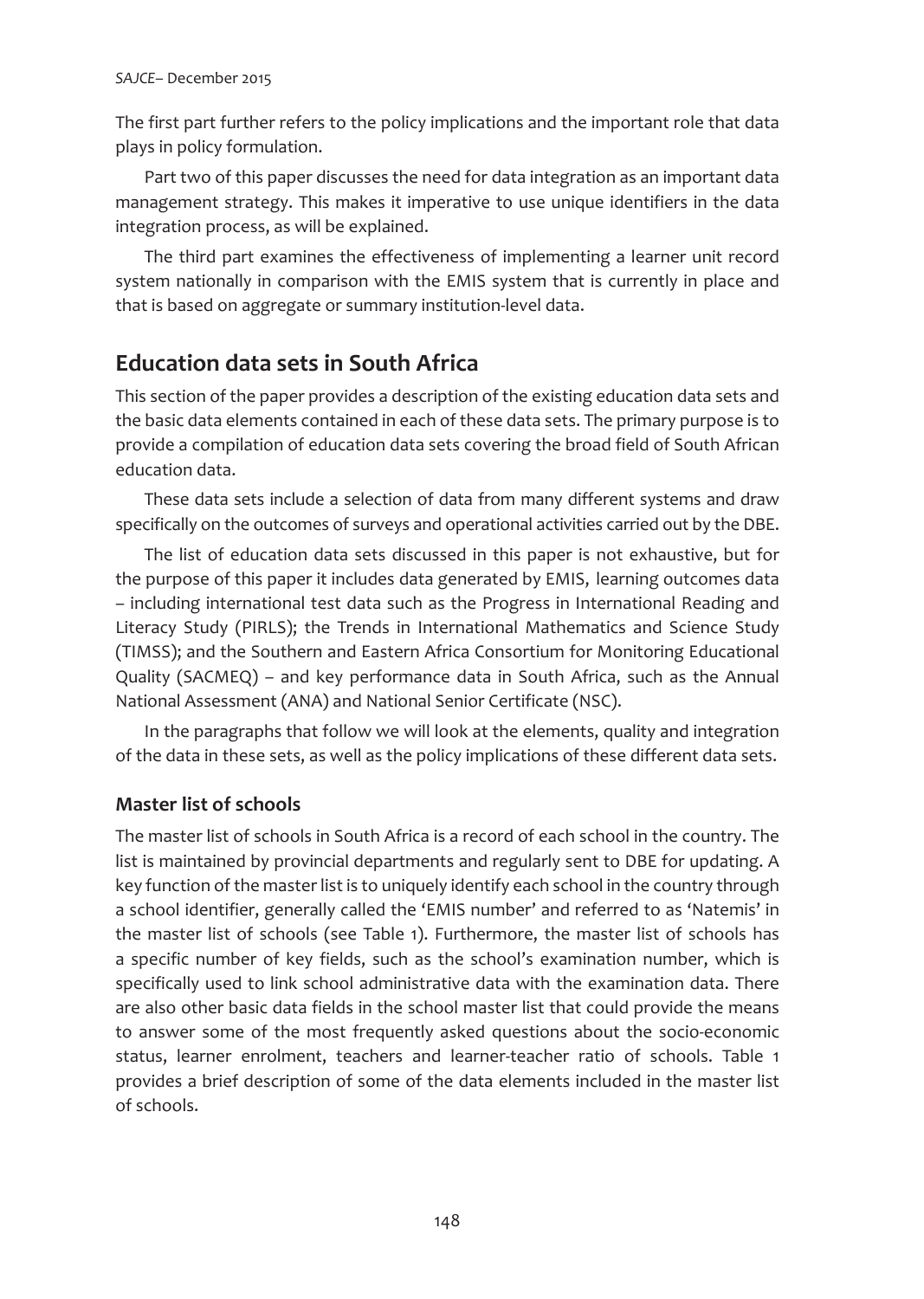| <b>Data Element</b> | <b>Description</b>                                                   |
|---------------------|----------------------------------------------------------------------|
| <b>Natemis</b>      | A unique number assigned to each school. The importance and the      |
|                     | use of a unique school identifier is discussed in this paper.        |
| Sector              | Public or private                                                    |
| Phase               | The type of school (e.g. primary)                                    |
| ExDept              | Indication of the education authority before 1994                    |
| PaypointNo          | The unique number of an institution as assigned in the personnel     |
|                     | salary system (PERSAL)                                               |
| ComponentNo         | Another unique number of an institution as assigned in the           |
|                     | personnel salary system (PERSAL). This is the element used to link   |
|                     | EMIS and PERSAL data. The quality of this data element in terms of   |
|                     | completeness and accuracy is questionable.                           |
| ExamNo              | The unique number of an institution as assigned by National Senior   |
|                     | Certificate examinations. This is the data element used to link EMIS |
|                     | and NSC examination data. The quality of this data element in        |
|                     | terms of completeness and accuracy is questionable.                  |
| GIS Longitude       | Geographical coordinates of the school                               |
| GIS Latitude        | Geographical coordinates of the school                               |
| Quintile            | This is an indication of the socio-economic status of the school.    |
|                     | Schools are ranked according to poverty of the school community.     |

**Table 1: Data elements included in the master list of schools (Source: RSA DBE 2015a)**

Figure 1 indicates the distribution of schools according to quintiles<sup>1</sup> and shows the descriptive statistics possible from the master list of schools. Note that schools quintiles are often used in multivariate analyses as control measures for school performance. South African schools are divided into five categories (quintiles) based on the socio-economic status of the community in which the school is situated. Quintile 1 schools are the poorest, while quintile 5 schools are the least poor.

<sup>1</sup> One of five poverty-based categories to which public schools are allocated for purposes of nonpersonnel funding by provincial education departments. For example, Quintile 1 schools are the poorest and Quintile 5 schools are the least poor (RSA DBE 2006).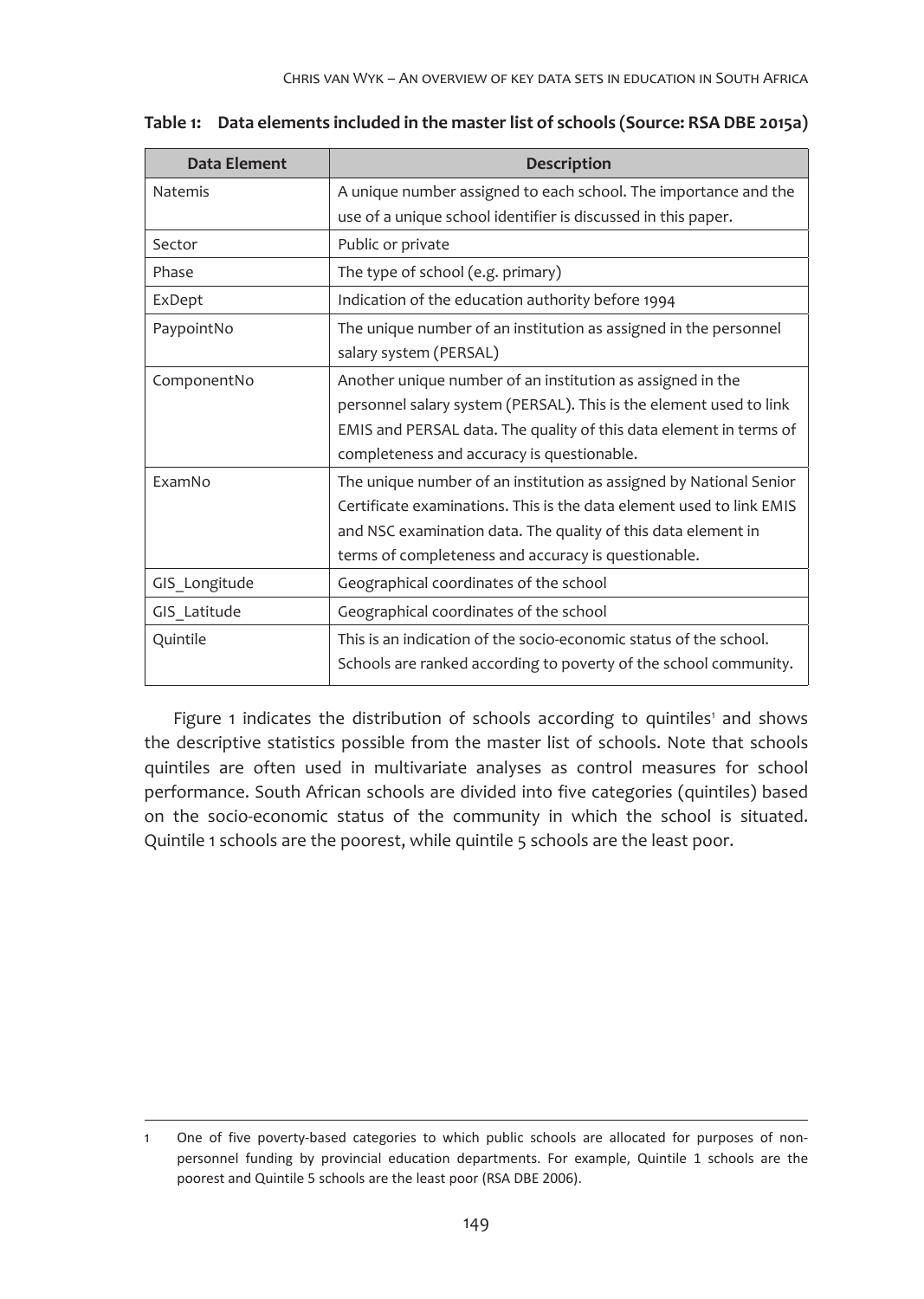

**Figure 1: Distribution of schools by province and quintile (Source: Author's calculation, based on Master list of of schools)**

The master list of schools is a data table that is available through DBE and is accessible through their website (RSA DBE 2015a). The master list is available per province for 2015, 2014 and 2013. The 2014 and 2013 lists are more comprehensive than the most recent one and include learner enrolment and teacher totals for a number of years, which makes the calculation of learner-teacher ratio per school possible.

Although the master list of schools is publicly available on the DBE website, the quality of the data is of concern. The relevance and the completeness of the 2015 master list could increase with the inclusion of school enrolment and number of teachers for a few years, as was the case with previous master lists. The master list of schools should also be available earlier in the year. It is a useful data set for education planners and researchers and is even widely used in the private sector by those who regularly deal with schools. The master list of schools provides researchers with additional information about schools that is not always available in school performance data, such as the socio-economic status of the school, the location of the school and the school size. The master list of schools is also used to match school data across years and link it with other data sets such as examination data using the unique school identifier.

#### **SNAP data**

The Annual SNAP survey is the data about the schools as recorded on the tenth school day of every year. The SNAP survey form issued by the DBE (RSA DBE 2014a:1) clearly states that the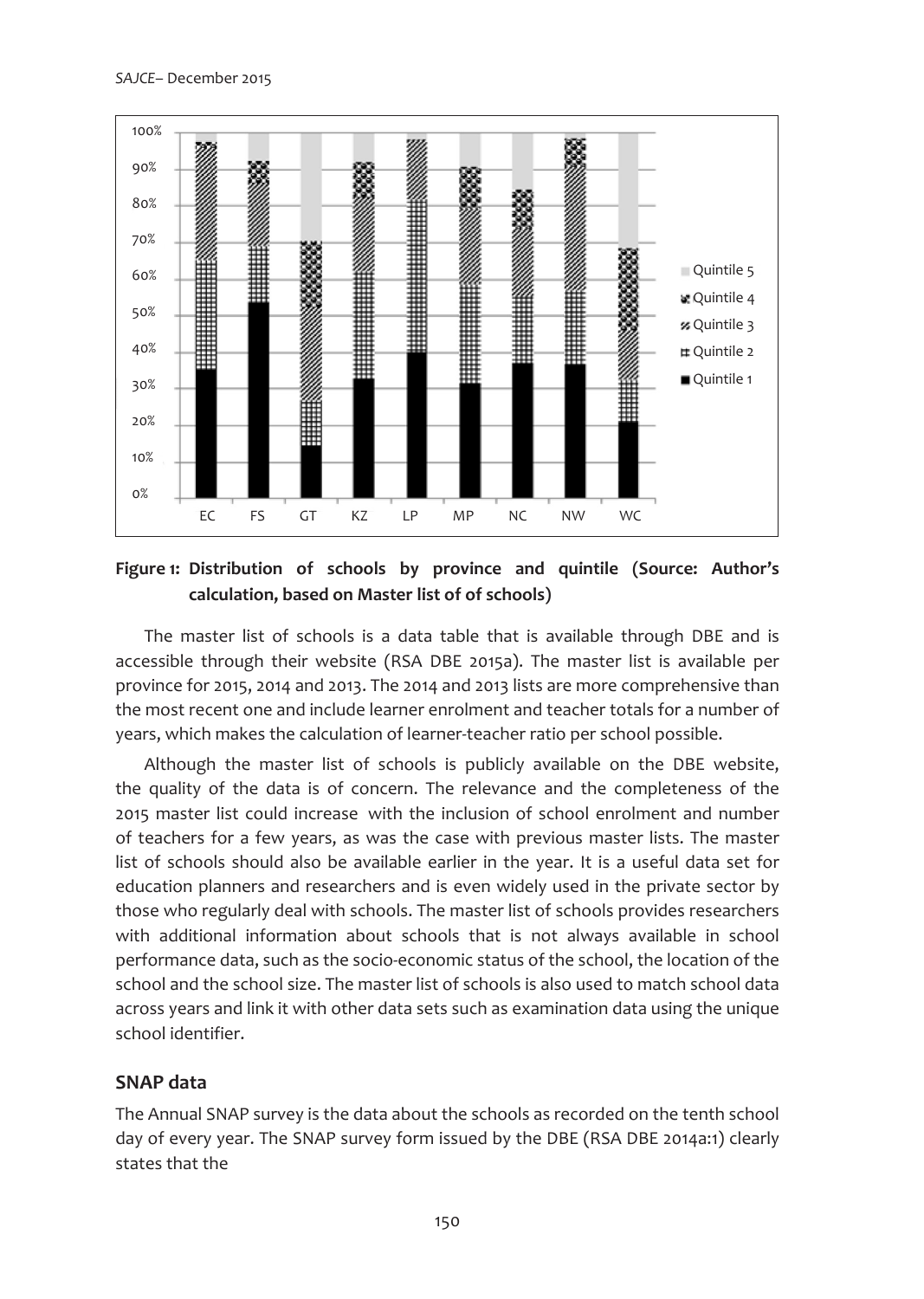[...] Annual SNAP Survey for Ordinary Schools is the most important source of *information regarding the situation at your school. The information collected will contribute to the Education Management Information System (EMIS) of the province and will be of assistance in the management, administration and governance of schools, including the supply of school resources to schools.*

The South African Schools Act, No 84 of 1996 (sections 59[1] and [2]) (RSA 1996) stipulates that

*[e]very school must supply such information about the school as is reasonably required by the Head of Education, and any person, who without just cause, fails to comply, shall be guilty of an offence.* 

The SNAP data is an important source for the allocation of funds per learner based on the National Standards for School Funding Norms; the allocation of teachers (postprovisioning) to schools; and the annual publication of education data. The *Education Statistics in South Africa Report* for each year from 2008 to 2013 (RSA DBE 2015b) are publications based on the data collected via the SNAP survey. Table 2 shows the important data elements included in the SNAP survey.

Table 3 provides a summary of all learners in the public education system, as derived from the SNAP surveys by grade for the years 2002 to 2013. Some of the flow-through trends that can be observed in the South African education system are graphically illustrated in Figure 2, based on the data from the SNAP. Although the graph is a series of cross sections (it does not follow the same cohort of learners, but only gives the number of learners in each grade for each year), the overall picture gives a good indication of the trends and patterns in the entire education cycle in South Africa. The patterns appear to be quite stable as indicated by Figure 2. From this data it is possible to determine the enrolment growth by grade for any given period. The data for the twelve grades (full education cycle) is shown, indicating how enrolments in each grade over the basic education cycle changed. During the first part of the education cycle, Grade 1 to Grade 10, the system seems to be successful in keeping the learners in school with a high dropout of learners after Grade 10. This is typical of the school system of South Africa: successful in retaining learners in primary school with a high dropout rate in the secondary phase.

Data on enrolment is important for many different purposes. However, it is not easily available (such as on the DBE's website) in a user-friendly format, such as a database, a comma-separated values (CSV) file or a spreadsheet at school level. The S*chool Realities* (RSA DBE 2015c) publication, based on the SNAP data, is a valuable data reference, but is only available on the DBE website as a PDF file, which is difficult to manipulate. If, for example, the DBE made enrolment data per school available in a more accessible file format on their website, it could help promote greater use of data in planning and decision-making. Here the DataFirst approach could be followed. DataFirst is a data service based at the University of Cape Town that gives researchers online access to African data and online help with data usage. It provides researchers access to South African enrolment data by publishing the SNAP data in a manipulable data file format on its data portal (DataFirst 2015).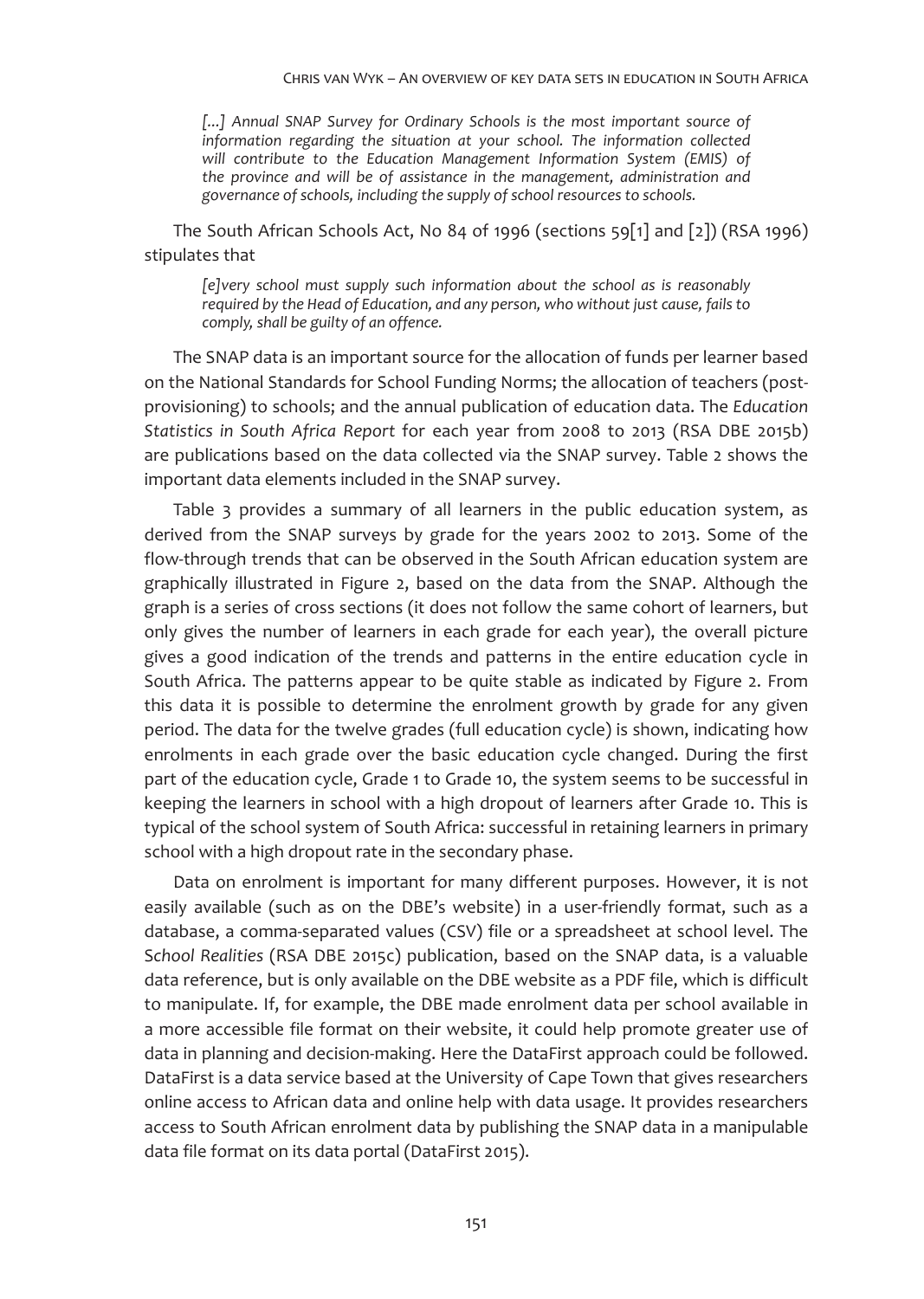| I<br>$\overline{a}$<br>しょくしょしょ                                                                      |
|-----------------------------------------------------------------------------------------------------|
| ı                                                                                                   |
| í<br>֧֧ׅׅ֧ׅ֧ׅ֧ׅ֧֧֧ׅ֧֧֧ׅ֧֧֧֧֧֧֧ׅ֧֧֧֧֧֚֚֚֚֚֚֚֚֚֚֚֚֚֚֚֚֚֚֚֚֚֚֚֚֚֚֝֝֝֝֝֬֝֝֓֝֬֝֝֬֝֬֝֝֬֝֬֝֬֝֬֝֬֝֬֝֝֬֝֬֝֝֬ |
| ֚֚                                                                                                  |
| $\frac{1}{2}$<br>$\frac{1}{2}$<br>ĺ<br>ļ                                                            |
| i<br>J<br>١<br>I                                                                                    |

| Data Element                        | Grade    | Gender                | Race | Province              | Public                | Private               | Governing<br>Body     | Permanent             | Temporary             |
|-------------------------------------|----------|-----------------------|------|-----------------------|-----------------------|-----------------------|-----------------------|-----------------------|-----------------------|
| Enrolment                           | $\times$ | $\times$              |      | $\boldsymbol{\times}$ | $\times$              | $\boldsymbol{\times}$ |                       |                       |                       |
| Educators                           |          | $\boldsymbol{\times}$ |      | $\boldsymbol{\times}$ | $\boldsymbol{\times}$ |                       | $\boldsymbol{\times}$ | $\boldsymbol{\times}$ | $\boldsymbol{\times}$ |
| Practitioners                       |          | $\boldsymbol{\times}$ |      | $\boldsymbol{\times}$ | $\times$              |                       | $\boldsymbol{\times}$ | $\boldsymbol{\times}$ | $\boldsymbol{\times}$ |
| Professional non-<br>teaching staff |          | $\times$              |      | $\boldsymbol{\times}$ | $\times$              |                       | $\boldsymbol{\times}$ | $\boldsymbol{\times}$ | $\boldsymbol{\times}$ |
| Admin. Administration<br>Staff      |          | $\times$              |      | $\boldsymbol{\times}$ | $\boldsymbol{\times}$ |                       | $\times$              | $\boldsymbol{\times}$ | $\boldsymbol{\times}$ |
| Support staff                       |          | $\times$              |      | $\boldsymbol{\times}$ | $\boldsymbol{\times}$ |                       | $\boldsymbol{\times}$ | $\boldsymbol{\times}$ | $\boldsymbol{\times}$ |
| Hostel staff                        |          | $\times$              |      | $\boldsymbol{\times}$ | $\times$              |                       | $\boldsymbol{\times}$ | $\boldsymbol{\times}$ | $\times$              |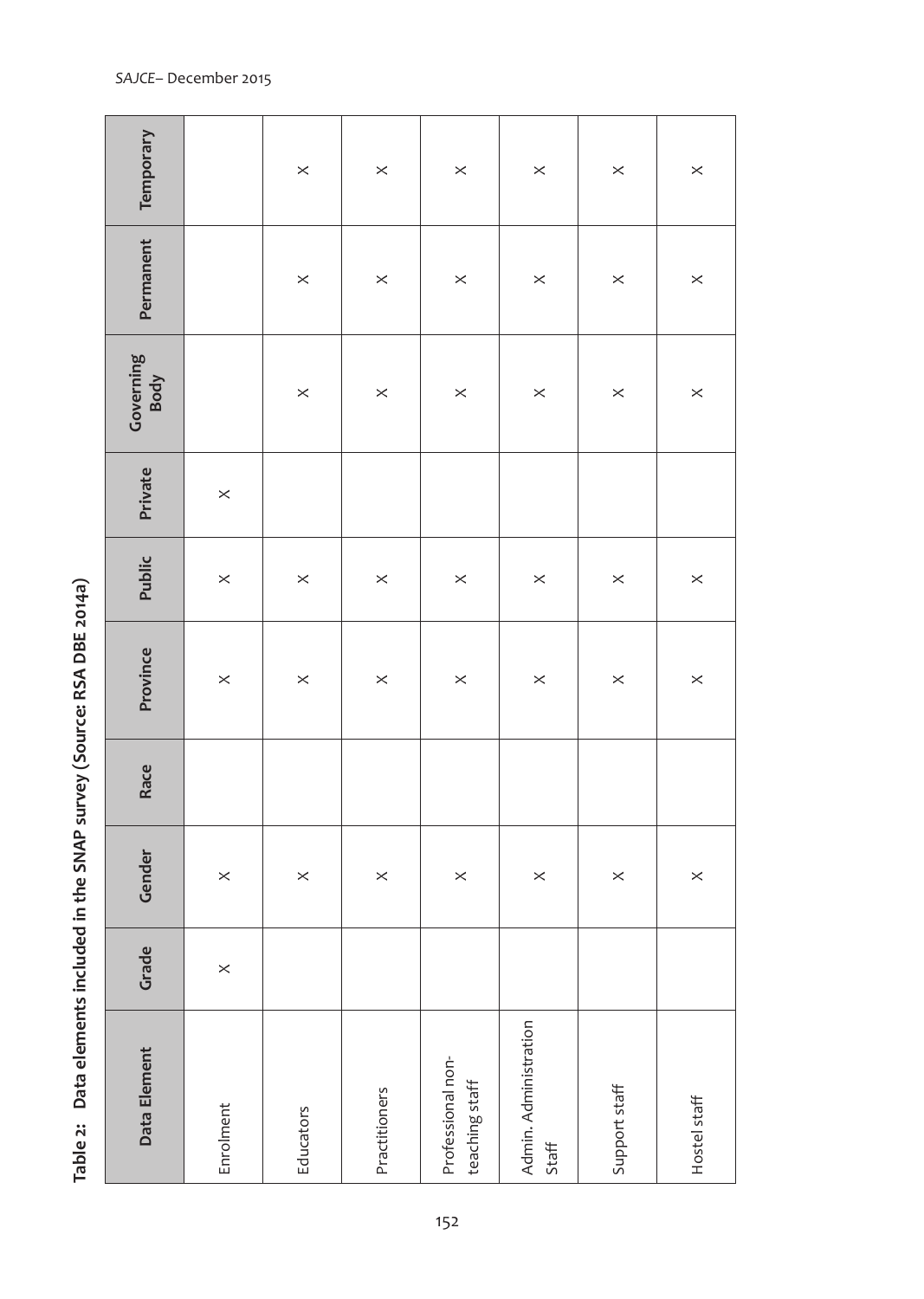Table 3: Enrolment for public ordinary schools based on SNAP data (Source: Compiled from SNAP data, 2002-2013) **Table 3: Enrolment for public ordinary schools based on SNAP data (Source: Compiled from SNAP data, 2002-2013)**

| Year | Grade <sub>1</sub> | rade <sub>2</sub><br>Ū   | Grade 3 | Grade 4 | Grade 5 | Grade 6 | Grade <sub>7</sub> | Grade 8 | Grade <sub>9</sub> | Grade <sub>10</sub> | Grade<br>$\overline{1}$ | Grade<br>$\overline{12}$ | Grand<br><b>Total</b> |
|------|--------------------|--------------------------|---------|---------|---------|---------|--------------------|---------|--------------------|---------------------|-------------------------|--------------------------|-----------------------|
| 2002 | 1264558            | 988046                   | 924504  | 1051835 | 1118928 | 1015999 | 938073             | 912066  | 1064720            | 852976              | 653309                  | 463223                   | 11248237              |
| 2003 | 1266052            | 1099903                  | 983064  | 934031  | 1015741 | 1080302 | 967759             | 953949  | 881813             | 1077854             | 715732                  | 452798                   | 11428998              |
| 2004 | 1270601            | 1080040                  | 1008641 | 959378  | 891987  | 970320  | 1021425            | 978170  | 885057             | 1025839             | 798431                  | 476410                   | 11366299              |
| 2005 | 1207799            | 1094154                  | 1054127 | 1038491 | 930745  | 878535  | 951489             | 1023329 | 905393             | 1043081             | 814589                  | 511884                   | 11453616              |
| 2006 | 1157170            | 156042<br>$\overline{c}$ | 1073683 | 1048398 | 1002756 | 898827  | 851511             | 992807  | 943509             | 1065101             | 864230                  | 540532                   | 11494566              |
| 2007 | 1141412            | 22609<br>ő               | 1040508 | 1064000 | 1009885 | 977269  | 874200             | 904411  | 931360             | 1086738             | 891243                  | 593639                   | 11537274              |
| 2008 | 1090254            | 02847<br>°               | 989809  | 1023963 | 1016196 | 975832  | 939116             | 899097  | 877143             | 1047874             | 873125                  | 566460                   | 11301716              |
| 2009 | 1072993            | 972909                   | 975070  | 991195  | 981907  | 985273  | 944125             | 958565  | 898019             | 988207              | 851525                  | 570849                   | 11190637              |
| 2010 | 1077532            | 958939                   | 938796  | 970260  | 947994  | 948254  | 950675             | 965394  | 974521             | 1006549             | 808997                  | 543487                   | 11091398              |
| 2011 | 1133797            | 965334                   | 921715  | 940845  | 925305  | 915487  | 910994             | 970854  | 1013033            | 1055790             | 812627                  | 496593                   | 11062374              |
| 2012 | 1162820            | 1033562                  | 930238  | 931603  | 906325  | 904256  | 882079             | 934885  | 1058852            | 1065329             | 835939                  | 512303                   | 11158191              |
| 2013 | 1172878            | 1070954                  | 984375  | 927562  | 889301  | 876862  | 871093             | 905569  | 1036555            | 1106913             | 797304                  | 556445                   | 11195811              |

Chris van Wyk – An overview of key data sets in education in South Africa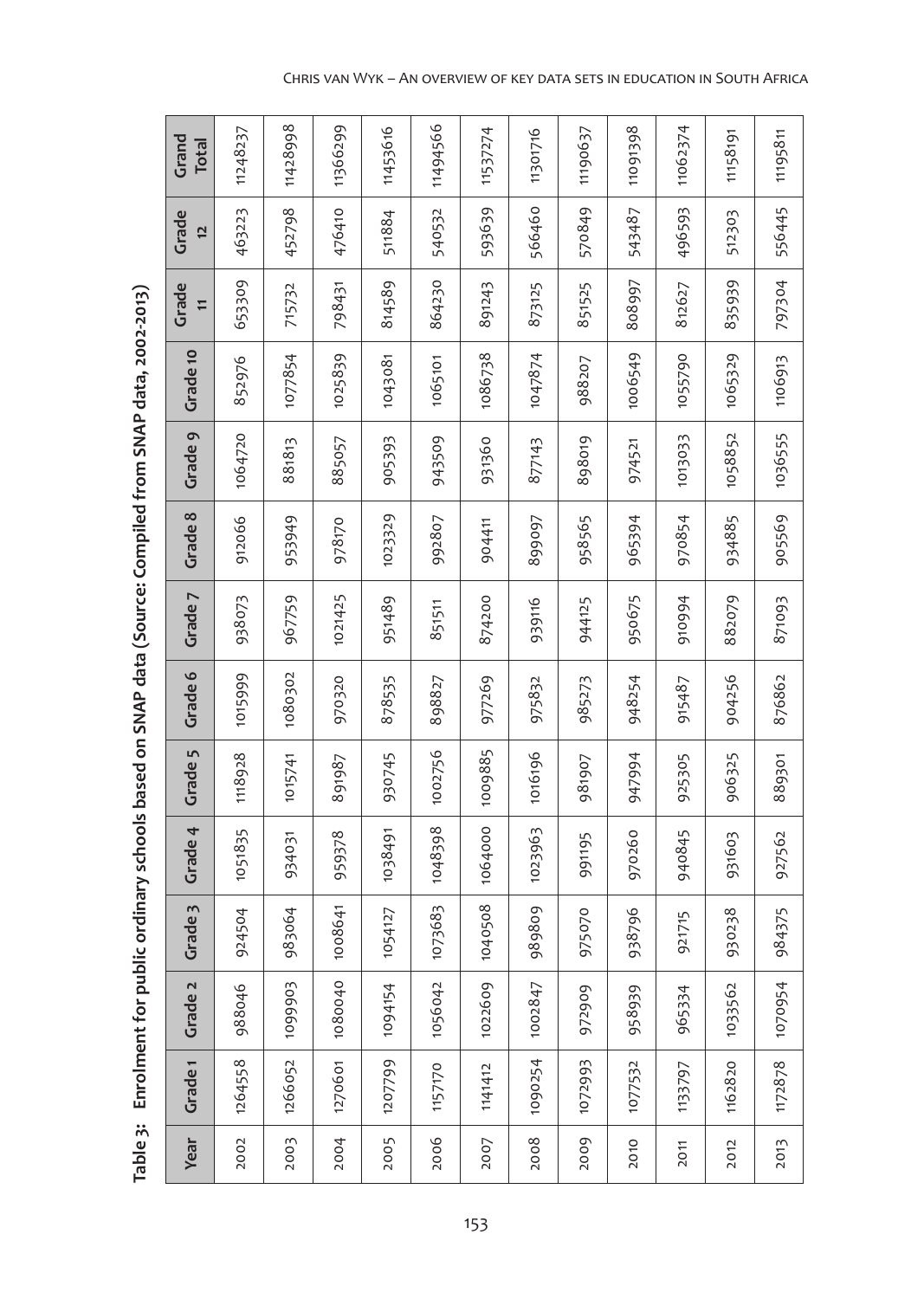

**Figure 2: Enrolment in public schools by grade and year, 2009-2013 (Source: Author's calculation, based on SNAP data, 2009-2013)**

#### **Annual School Survey (ASS)**

The data available through the Annual School Survey (ASS) is a useful resource to determine overage, enrolment, repetition and dropout rates by gender and province. It is well-known that dropout in South Africa is extensive. A close inspection of school data shows that of one hundred learners that start Grade 1, fifty will drop out before Grade 12 (most of which happens in Grades 10 and 11); forty will pass the NSC examination; and twelve will qualify for university (Spaull 2013a). The availability and quality of the data from the ASS make it possible to answer key questions, for example, where in the system is the highest dropout and repetition?

EMIS is the primary national process for collecting and reporting data related to schools in South Africa. An important function of EMIS is that education departments in provinces annually collect data from all schools through a comprehensive survey. The ASS is a comprehensive survey of all public and independent schools in South Africa. It was designed to provide comparable information on the public and private sectors, as well as trend data over time. The ASS is completed by all schools in the country on a specific day, usually in March. The *Annual School Survey Form* (RSA DBE 2015e) and the *Dictionary of Education Concepts and Terms 2010* (RSA DBE 2015d) provide a comprehensive insight of the data that is available. Table 4 shows some of the key data elements included in the ASS.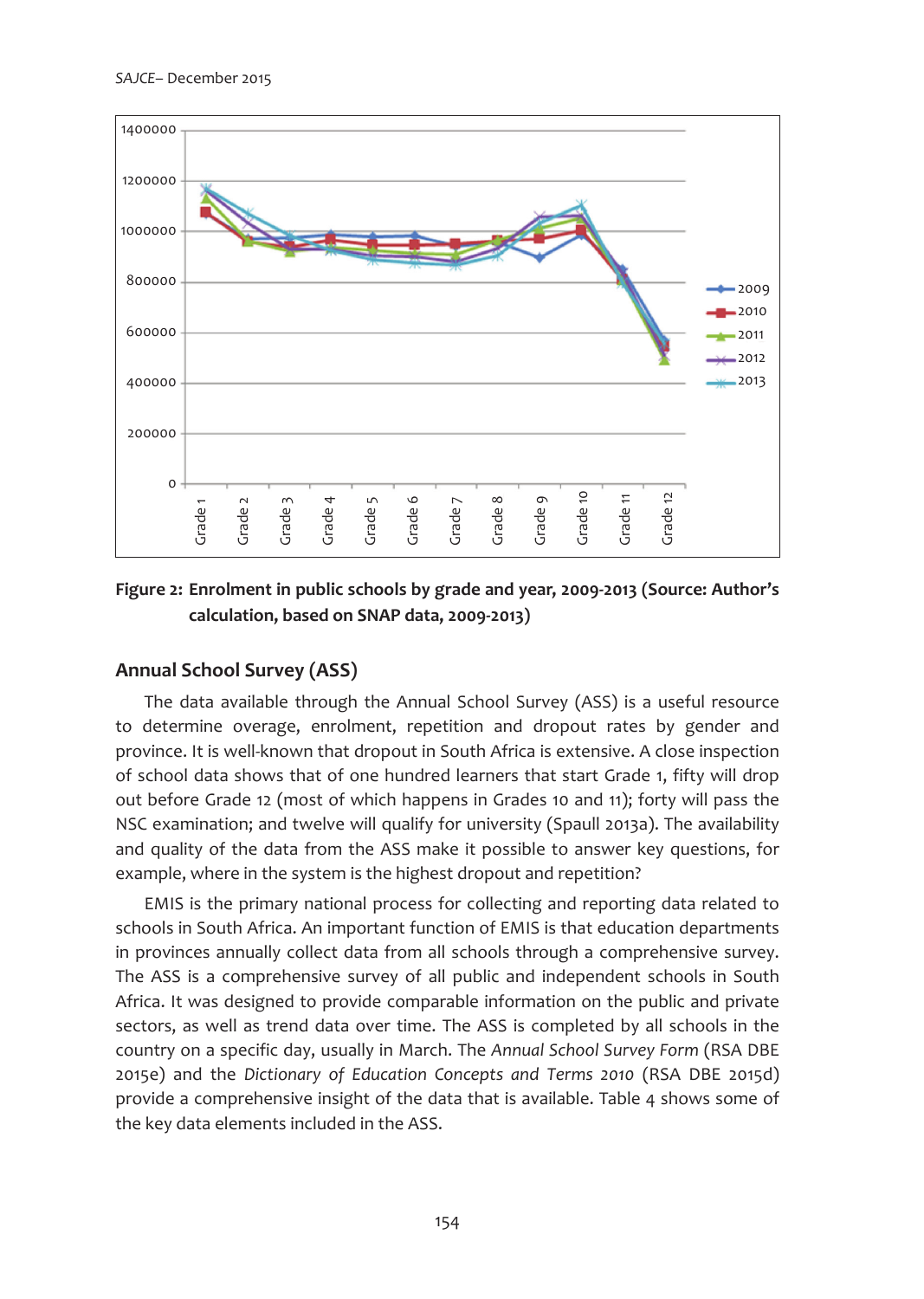| Data Element                                        | <b>Total</b> | Province | Grade    | Gender   | Public   | Private  | Disability | Type     |
|-----------------------------------------------------|--------------|----------|----------|----------|----------|----------|------------|----------|
| Computers                                           | $\times$     | $\times$ |          |          |          |          |            |          |
| Early Childhood Development (ECD)                   |              | $\times$ |          |          | $\times$ | $\times$ |            |          |
| Enrolment                                           |              | $\times$ | $\times$ | $\times$ | $\times$ | $\times$ | $\times$   |          |
| Enrolment by Race                                   |              | $\times$ | $\times$ | $\times$ | $\times$ | $\times$ |            |          |
| Enrolment by Age                                    |              | $\times$ | $\times$ | $\times$ | $\times$ | $\times$ |            |          |
| Language<br>Enrolment by Home                       |              | $\times$ | $\times$ | $\times$ | $\times$ | $\times$ |            |          |
| ige of Learning and Teaching<br>Enrolment by Langua |              |          |          |          |          |          |            |          |
| Grade 1 First Time Enrolment                        |              | $\times$ |          | $\times$ | $\times$ | $\times$ |            |          |
| Gr 1 attended Gr R                                  |              | ×        |          | $\times$ | $\times$ | $\times$ |            |          |
| Repeaters                                           |              | $\times$ | $\times$ | $\times$ | $\times$ | $\times$ |            |          |
| School Fees                                         |              | $\times$ | $\times$ |          | $\times$ | $\times$ |            |          |
| Learner Migration                                   |              | $\times$ |          |          | $\times$ | $\times$ |            |          |
| Hostel Enrolment                                    |              | $\times$ |          |          | $\times$ | $\times$ |            |          |
| Learner Pregnancy                                   |              | ×        | $\times$ |          | ×        | $\times$ |            |          |
| Enrolment by Social Grant                           |              | $\times$ | $\times$ |          | $\times$ | $\times$ |            |          |
| Enrolment by Parent(s) deceased                     |              | $\times$ | $\times$ | $\times$ | $\times$ | $\times$ |            |          |
| Learner Mortality                                   |              | $\times$ | $\times$ | $\times$ | $\times$ | $\times$ |            | $\times$ |
| Teacher Mortality                                   |              | ×        |          | ×        | $\times$ | $\times$ |            | ×        |
| Learner Subjects by Phase and Race                  |              | $\times$ |          | $\times$ | $\times$ | $\times$ |            |          |

Table 4: Data elements included in the Annual School Survey (Source: RSA DBE 2015e) **Table 4: Data elements included in the Annual School Survey (Source: RSA DBE 2015e)**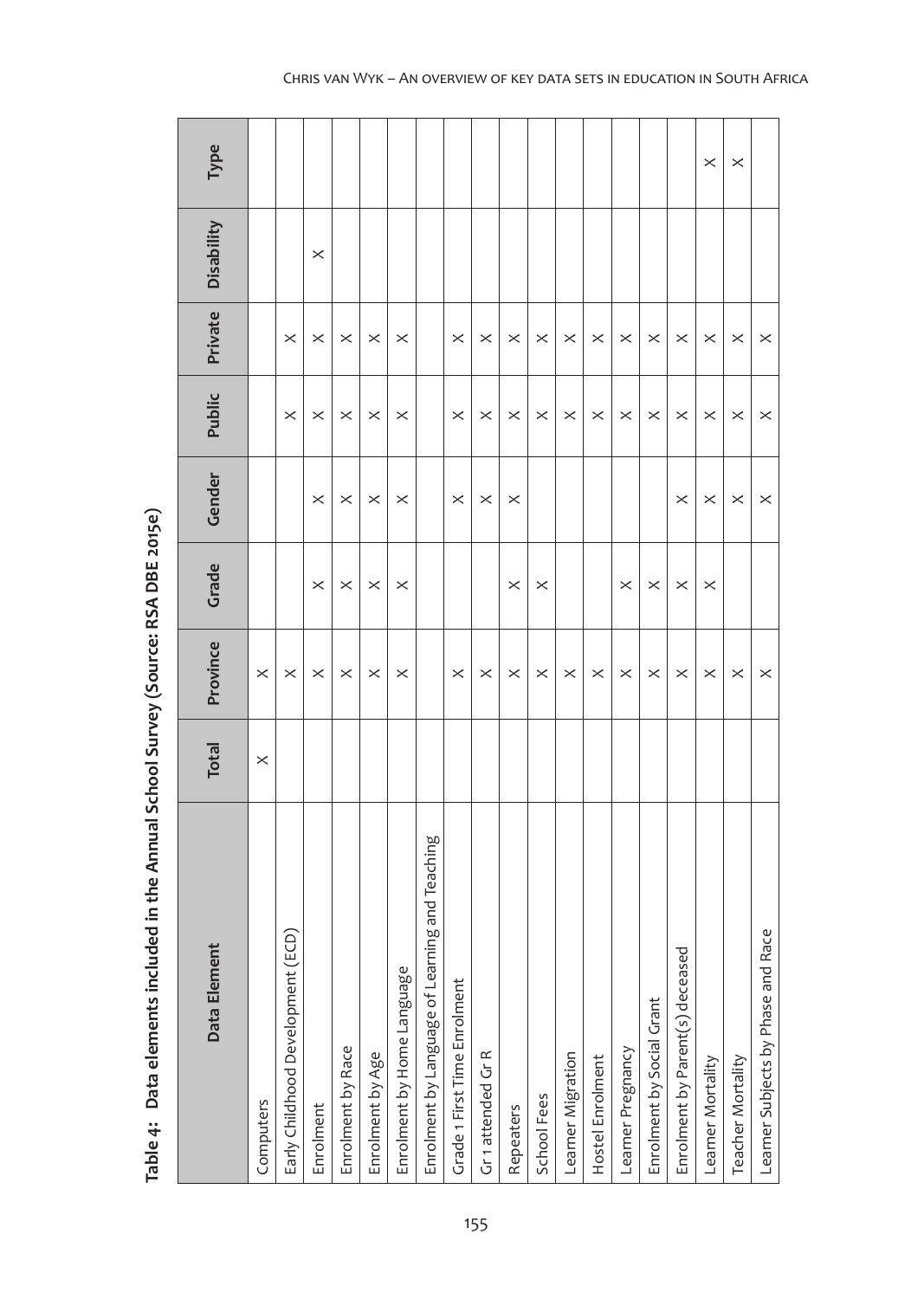Figure 3 is based on the data obtained from the Annual School Survey and shows the patterns of enrolment by grade and age. In lower grades, most learners are in the grade appropriate to their age (Figure 3), but due to repetition (and perhaps also dropout) there is a much wider age range by Grade 10, indicating an overage (repeater) problem in the higher grades.



**Figure 3: Enrolment by grade and age in 2011 (Source: ASS data for 2011)**

#### **Performance data**

School outcomes are often used to determine the quality and efficiency of the education system. Standardised test scores are regarded as the best indicators to measure school performance. In the past, Grade 12 results were the only available measure in South Africa, but since 2011 the Annual National Assessment (ANA), a test in literacy and numeracy for Grades 1 to 6 and Grade 9, is also available.

Comprehensive learning outcomes data now exists, including international test data such as PIRLS, TIMMS and SACMEQ, and key performance data for South Africa, such as the ANA and NSC. In addition, in the Western Cape Systemic Tests in language and mathematics are conducted each year in Grades 3, 6 and 9. These examinations and tests are important diagnostic assessment tools for schools, educators and management, as they provide specific information on performance.

South Africa participates in three main international tests of educational achievement, namely TIMSS, PIRLS and SACMEQ. These tests show how the performance of South African learners has changed over time relative to earlier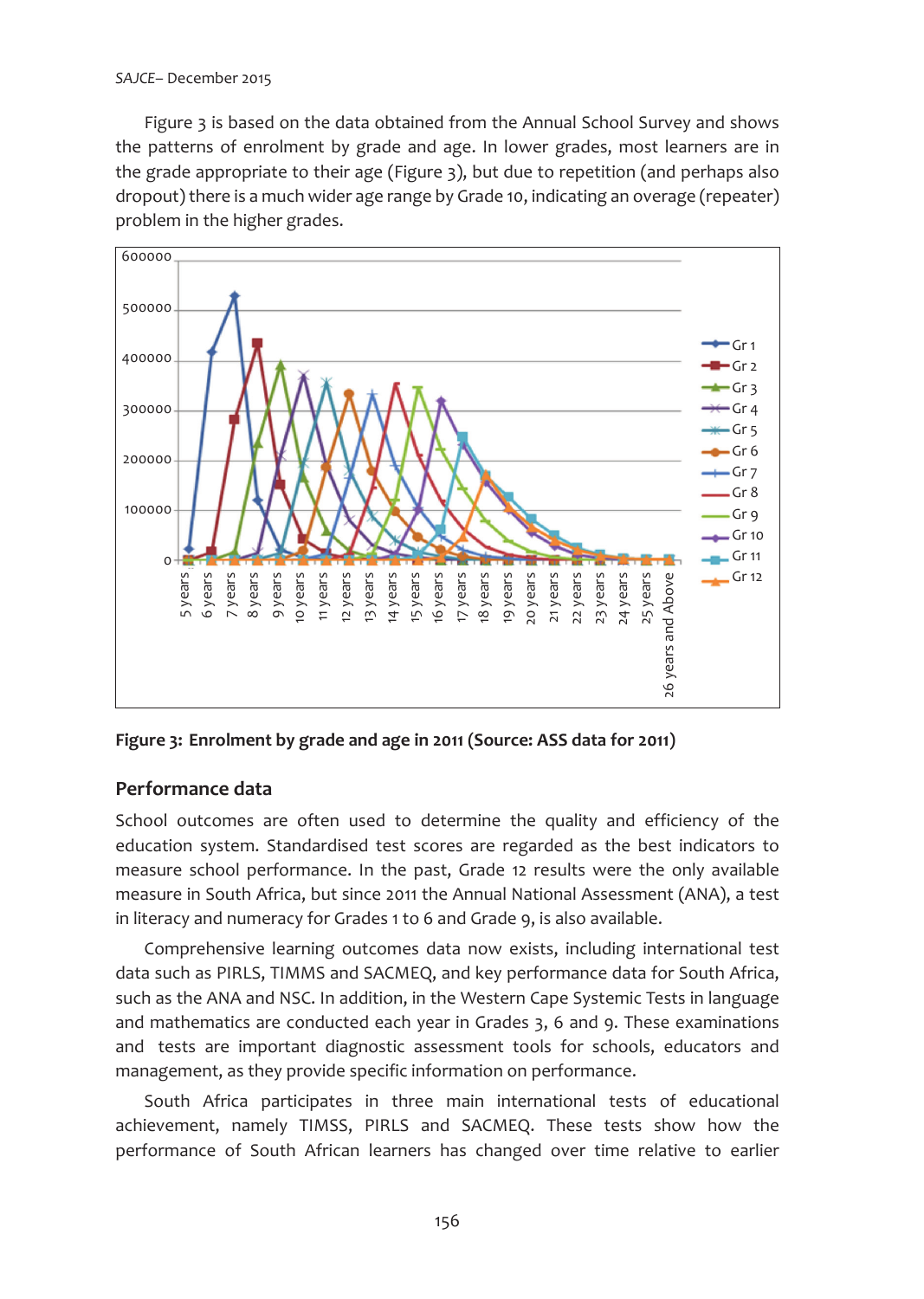# Table 5: Performance data by year **Table 5: Performance data by year**

| <b>IsnoitsM</b><br>Performance System | International | Provincial | 5661     | 9661     | <b>Z661</b> | 866L                 | 2000<br>6661 | 2001     | 2007     | <b><i><u>Eooz</u></i></b> | tooz     | Sooz     | 9007     | Ζοοτ                  | 6οο τ<br>8002 | 2010                  | LIOZ                  | <b>ZIOZ</b>           | <b><i><u>Eloz</u></i></b> | pros     |
|---------------------------------------|---------------|------------|----------|----------|-------------|----------------------|--------------|----------|----------|---------------------------|----------|----------|----------|-----------------------|---------------|-----------------------|-----------------------|-----------------------|---------------------------|----------|
| $\times$                              |               |            | $\times$ | $\times$ | $\times$    | $\times$<br>$\times$ | $\times$     | $\times$ | $\times$ | $\times$                  | $\times$ | $\times$ | $\times$ | $\times$<br>$\times$  | $\times$      | $\times$              | $\times$              | $\times$              | $\times$                  |          |
| $\times$                              |               |            |          |          |             |                      |              |          |          |                           |          |          |          |                       |               |                       | $\times$              | $\times$              | $\times$                  | $\times$ |
|                                       |               | $\times$   |          |          |             |                      |              |          | $\times$ |                           | $\times$ |          | $\times$ | $\times$              |               | $\times$              | $\times$              | $\times$              | $\times$                  | $\times$ |
|                                       |               | $\times$   |          |          |             |                      |              |          |          |                           |          | $\times$ |          | $\times$              | $\times$      | $\times$              | $\times$              | $\times$              | $\times$                  | $\times$ |
|                                       |               | $\times$   |          |          |             |                      |              |          |          |                           |          |          |          |                       |               | $\boldsymbol{\times}$ | $\boldsymbol{\times}$ | $\boldsymbol{\times}$ | $\times$                  | $\times$ |
|                                       | $\times$      |            |          |          |             |                      | $\times$     |          |          |                           |          |          |          | $\boldsymbol{\times}$ |               |                       |                       |                       | $\times$                  |          |
|                                       | $\times$      |            | $\times$ |          |             | $\times$             |              |          | $\times$ |                           |          |          |          |                       |               |                       | $\times$              |                       |                           |          |
|                                       | $\times$      |            |          |          |             |                      |              |          |          |                           |          |          | $\times$ |                       |               |                       | $\times$              |                       |                           |          |
| $\times$                              |               |            |          |          |             |                      |              |          |          |                           |          |          |          |                       |               |                       | $\times$              |                       |                           |          |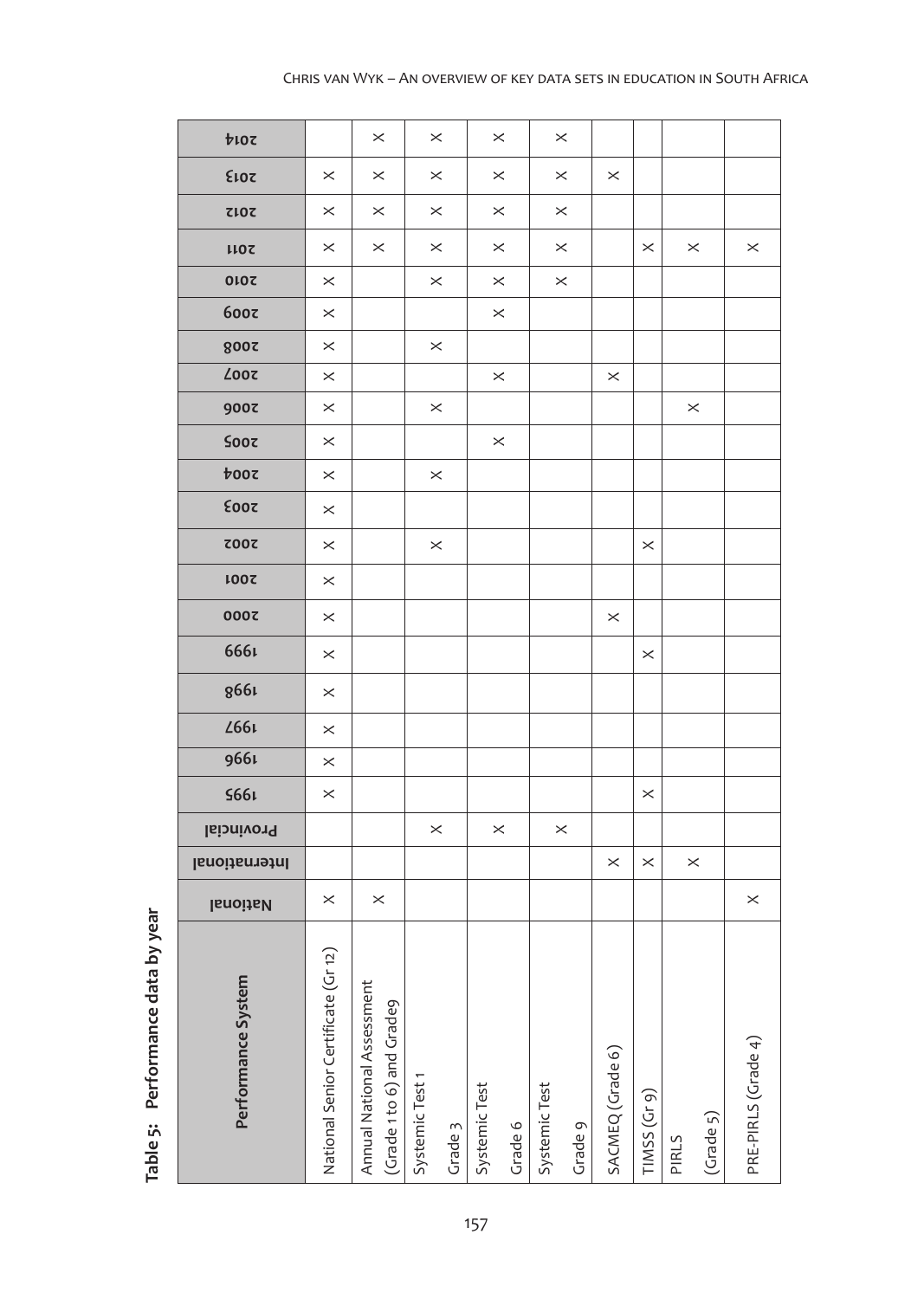cohorts, and relative to other countries participating in these studies (Spaull 2013b). Table 5 indicates the availability of performance data in South Africa.

## *The National Senior Certificate (NSC)*

The Senior Certificate (commonly referred to as 'matric') exam results are available per subject for every learner who wrote the examination since 1994. There is a growing body of research on student achievement and school performance in South Africa, which is of particular importance for this paper (Crouch & Mabogoane 2001; Taylor 2014; Simkins 2010; Van der Berg & Shepherd 2010; Van der Berg 2007).

The *School Performance Report* (RSA DBE 2015f) is a publication of the performance of individual schools in the NSC exam for the years 2012 to 2014. The report includes data elements such as the official school number, quintile, the number of students who wrote the exam, and the number who passed for individual schools. The *School Subject Report* (RSA DBE 2015g) is another useful publication and an important data source on NSC results. The report includes key subjects, with data elements such as the year of examination, the quintile of the school, the number of students who wrote the exam, and the number who passed for specific key subjects. Such accessibility and availability of data on school and subject performance is extremely useful, and could contribute to growing use of the NSC results, as it allows analysts to determine patterns and trends in school performance. Table 6 and Figure 4 show the general trend for the NSC exam. With the exception of 2011 – where fewer learners passed matric than in the previous year, partly due to fewer of them taking the exam – the number of individuals passing matric has generally been on the increase in recent years. In fact, the proportion of Grade 12's passing the national matric examination increased by a staggering 17.9 percentage points, from 60.3% in 2009 to 78.2% in 2013.

| Year | Wrote  | Passed | Pass rate |
|------|--------|--------|-----------|
| 2009 | 562750 | 339144 | 60.3%     |
| 2010 | 537543 | 364513 | 67.8%     |
| 2011 | 496090 | 348117 | 70.2%     |
| 2012 | 511152 | 377829 | 73.9%     |
| 2013 | 563462 | 440877 | 78.2%     |
| 2014 | 532860 | 403874 | 75.8%     |

**Table 6: NSC results (2009-2013) in all schools (Source: Compiled from NSC results, 2009-2014)**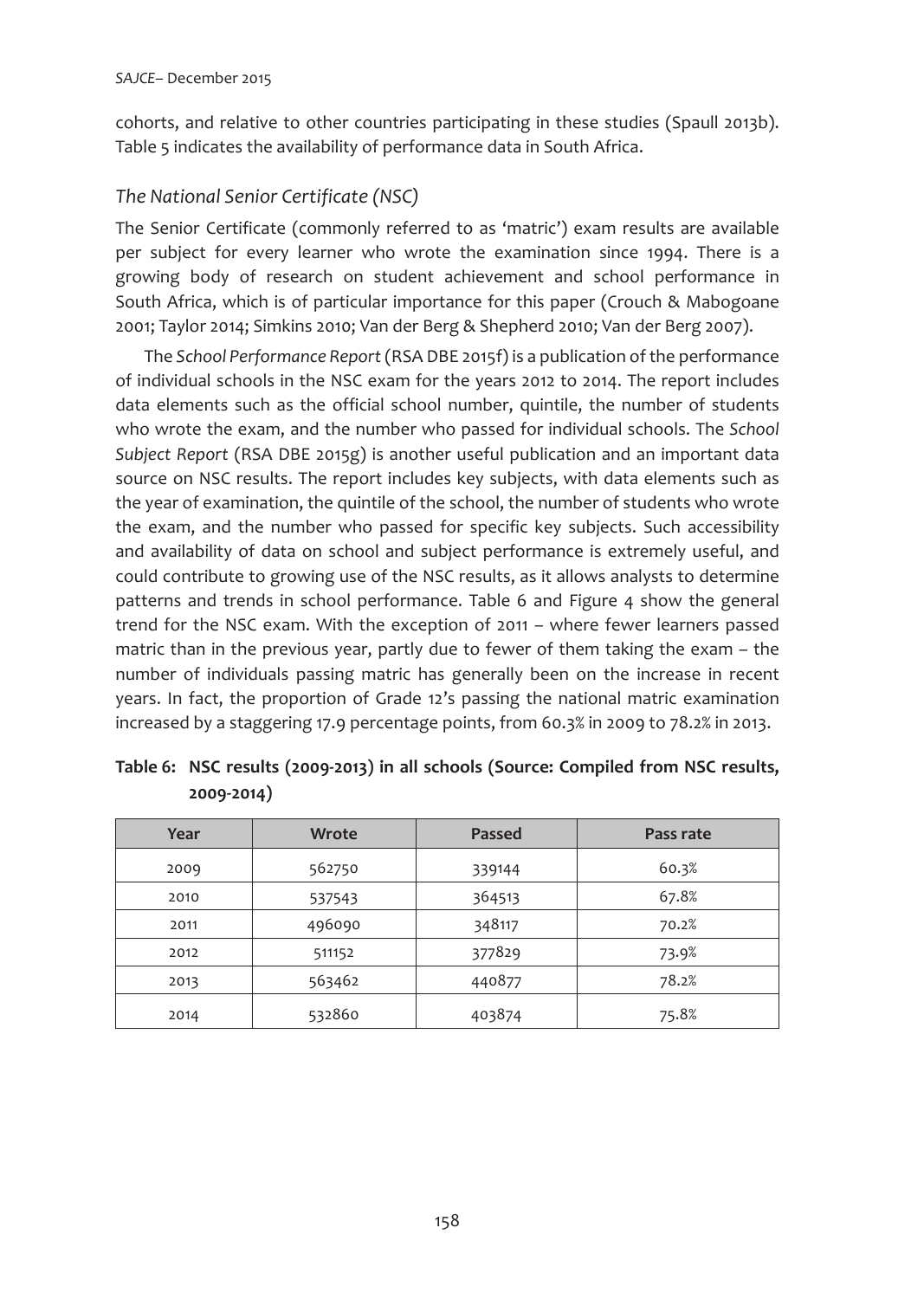

#### **Figure 4: NSC results (2009-2013) in all schools (Source: Author's calculations from matriculation data)**

A further factor that could contribute to greater use of matric examination data would be if it was available in a downloadable and more user-friendly data format, such as a database, spreadsheet or even comma-delimited text file on the DBE website, which is not currently the case.

#### *Annual National Assessment (ANA)*

The Annual National Assessments (ANAs) (RSA DBE 2015h) are standardised national tests in languages and mathematics in the Senior Phase (Grades 7-9) and Intermediate Phase (Grades 4-6), and in literacy and numeracy for the Foundation Phase (Grades 1-3). The question papers and marking memoranda are supplied by the DBE, but schools conduct the tests and manage the marking and internal moderation themselves – something that has raised some issues regarding the quality of such data. Up until 2011 the only standardised national examination that existed in the country was the NSC. As a result, it was not really possible to determine the performance of primary schools, hold schools accountable for learning performance, or provide support to schools where it was needed most.

The DBE has released reports for the ANA 2012 (RSA DBE 2012); ANA 2013 (RSA DBE 2013); and ANA 2014 (RSA DBE 2014c) outlining their rationale, methodology, curriculum interventions and results.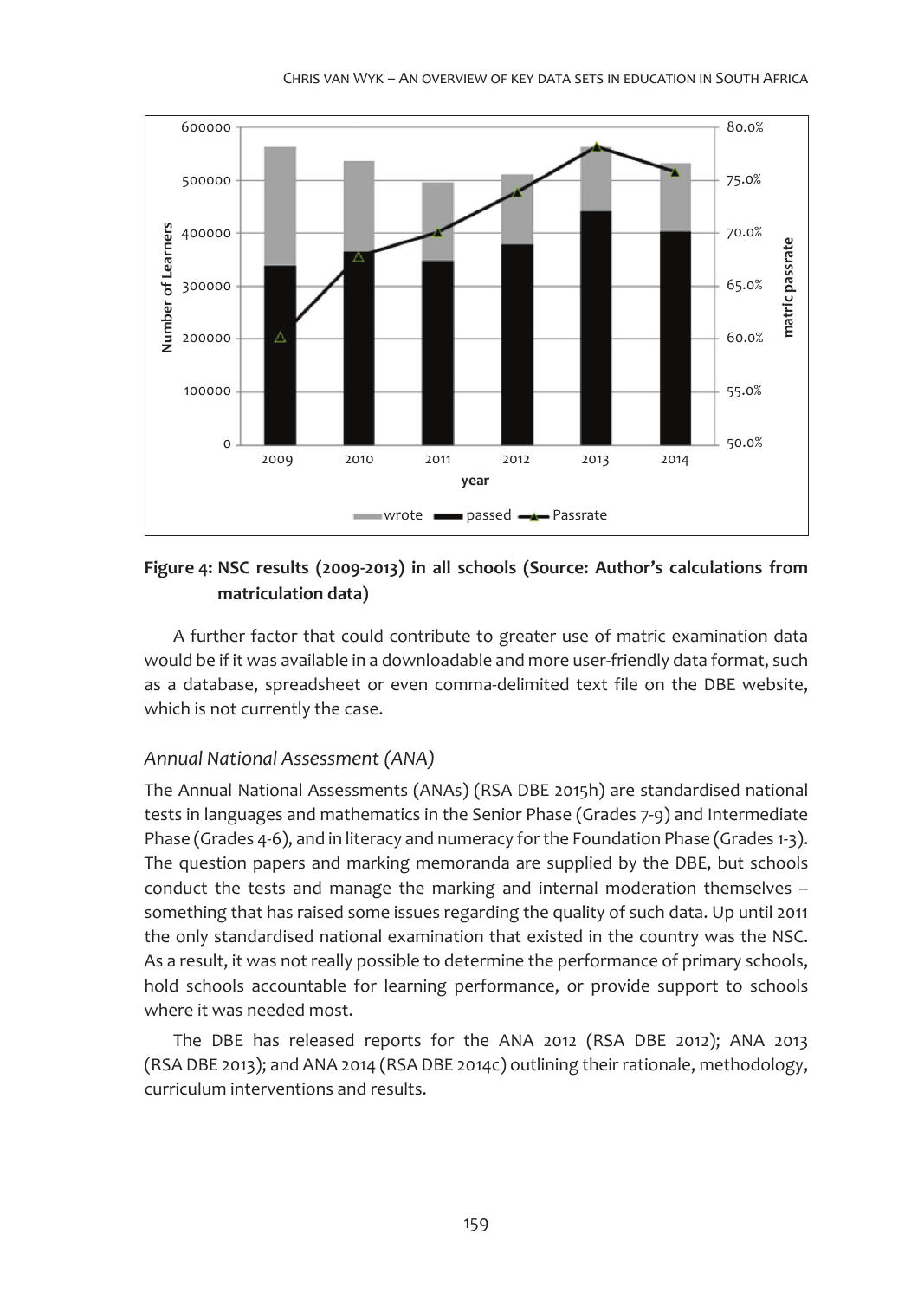# *The Southern and Eastern Africa Consortium for Monitoring Educational Quality (SACMEQ)*

SACMEQ is an international non-profit developmental organization of fifteen ministries of education in Southern and Eastern Africa that decided to work together to share experiences and expertise in developing the capacities of education planners to apply scientific methods to monitor and evaluate the conditions of schooling and the quality of education (SACMEQ 2015). SACMEQ's rich data sets provide new possibilities for investigating relationships between educational outcomes, socio-economic status (SES), learner and teacher characteristics, school resources and school processes (Van der Berg 2006), and there is a growing body of literature using SACMEQ data in empirical studies to evaluate learner performance in South Africa (Gustafsson 2005; Moloi & Chetty 2010; Shepherd 2015; Spaull & Taylor 2012; Spaull 2014, 2013b, 2012; Van der Berg & Louw 2007; Van der Berg 2008).

#### *Progress in International Reading and Literacy Study (PIRLS)*

PIRLS (TIMMS & PIRLS 2015a) is an international comparative study aimed at benchmarking literacy/reading levels across countries. It tests the reading literacy of fourth graders from forty-nine countries. This worldwide assessment and research project is designed to measure trends in children's reading literacy achievement and to collect information about policy and practices related to reading and reading instruction. The PIRLS results can be used for issues related to the language of learning and teaching (LOLT) and to track reading performance over time. It is a useful tool for international comparisons. Various local researchers have analysed the PIRLS data sets and provided valuable insight into the state of education in the country (Shepherd 2011, 2013; Taylor & Yu 2009).

The preProgress in International Reading Literacy Study (prePIRLS) is a stepping stone to participation in PIRLS and provides a way of assessing reading at the end of the primary school cycle for a range of developing countries. The prePIRLS reflects the same conception of reading as PIRLS, but is easier. Participation in prePIRLS prepares countries for moving toward participation in PIRLS. The prePIRLS assessment is intended to provide valuable diagnostic information about strengths and weaknesses in students' reading skills and important policy information about the necessary steps to improve students' reading (TIMSS & PIRLS 2015b). There is comprehensive supporting documentation on PIRLS, such as the *User Guide for the International Database*, code books and data files, all of which are available on the website (TIMMS & PIRLS 2015a). South Africa participated in PIRLS up to 2014, but then changed to prePIRLS, on the grounds that this measure provides more detailed information on the strengths and weaknesses of South African learners.

#### *Trends in International Mathematics and Science Study (TIMSS)*

TIMSS tests the mathematics and science achievement of Grade 8 and Grade 9 learners in South Africa. The test is useful to monitor and evaluate the quality of schooling in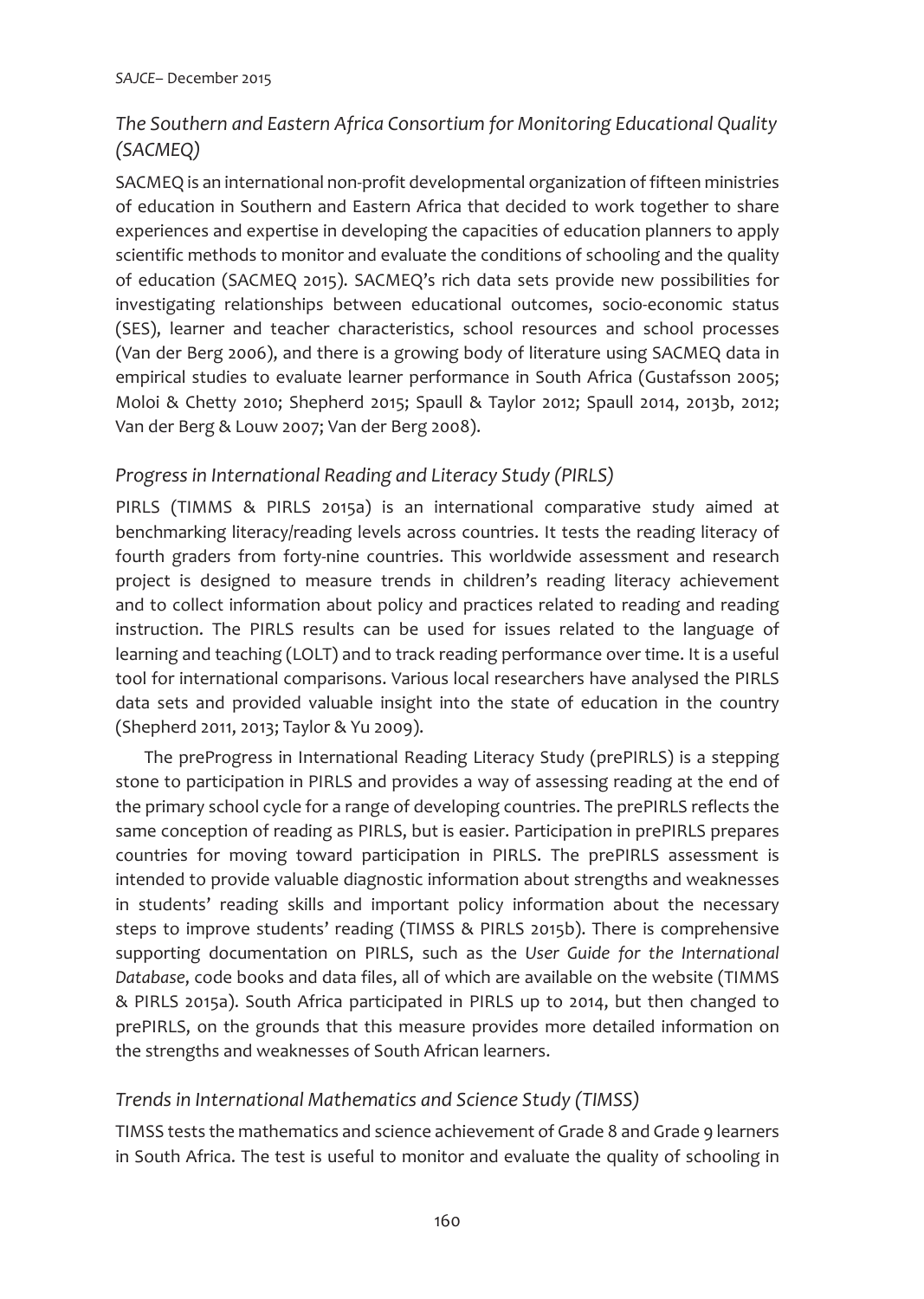specific areas of the curriculum at given points in time. South Africa participated in the TIMSS assessments in 1995; 1999 (Grade 8 only); 2002 (Grades 8 and 9); and 2011 (Grade 9 only). The next round of TIMSS will be administered in South Africa in 2015.

The new TIMSS numeracy assessment was designed to be administered at the Grade 4-, 5- or 6-level to measure children's numeracy learning outcomes. TIMSS numeracy tests were conducted for the first time in South Africa in 2014 at the Grade 5-level (TIMSS SA 2015), but the results have not yet been released.

There is comprehensive supporting documentation on TIMSS, such as the *User Guide for the International Database*, the code books and the data files, which are available on the website (TIMSS & PIRLS 2015a). The contribution of TIMSS data to understanding education in South Africa has been widely researched (Reddy, Van der Berg, Janse van Rensburg & Taylor 2012; Reddy, Zuze, Visser et al 2015).

#### *The importance of performance data*

The availability of performance data makes it possible, among other things, to determine if learners are learning the content at the appropriate levels. Performance data also forms the basis for accountability. Furthermore, it assists in comparing learners on a national and internation level and helps to determine intervention strategies for improving instruction.

Van der Berg (2007:876) affirms the importance of quality data on learner outcomes when he states that

*[t]he education authorities have a paucity of information for decision-making. Identifying under-performing schools in order to take remedial action requires understanding school performance.*

#### **Data integration**

The EMIS data sets (such as the ASS) or performance data sets (such as the NSC examination results) on their own are not comprehensive enough for sound education planning, monitoring and policy formulation. There is also no single information system in the DBE containing all the relevant information to promote the utilization of data in planning and evidence-based decision-making. Therefore relevant information has to be extracted from different information systems. This illustrates the necessity and value of integrating different data sources to the decision- and policy-making process.

Data integration means that data from multiple sources (EMIS, NSC, etc) can be linked, integrated or merged through the use of a common field across a collection of data sources. Data integration is intended to add value to data that has already been collected and is available in various systems. All the data sets mentioned will remain disparate databases – fragmented islands of data that exist in isolation from other data – if they are not linked. This limits their potential use for informing decision-making.

Figure 5 is a typical example of data from the NSC combined with EMIS data to provide an overview of the education system. It is clear from the graph that there is a lot of attrition between Grade 10 and Grade 12. For example, there were 1 055 790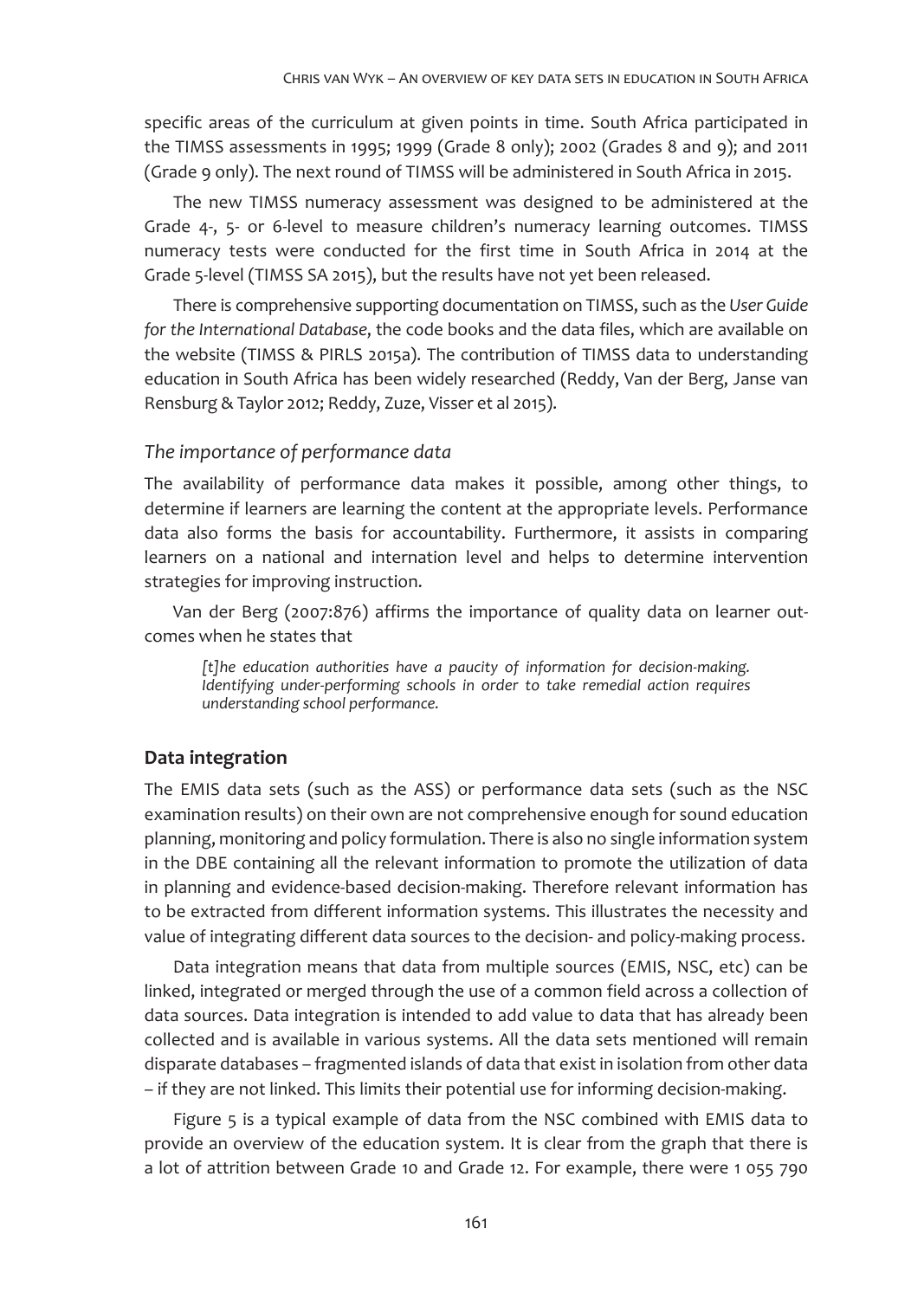Grade 10 enrolments in 2011, but only 528 845 Grade 12 enrolments two years later in 2011 – roughly half. Some of this, however, would not be attrition, but rather a reflection of high grade repetition in Grades 10 and 11.



### **Figure 5: The ratio of Grade 2 enrolments to matric performance in 2013 (expressed as a percentage) in public schools (Source: Author's calculations, based on NSC and EMIS data)**

Performance data (NSC, ANA, SACMEQ, PIRLS, TIMSS and the Western Cape Systemic Tests) clearly show the bimodal nature of the South African education system. Figure 6, a distribution of the NSC examination results of 2013 by school quintile, illustrates this phenomenon at the end of Grade 12. The value of data integration is emphasised in Figure 6. When combining the NSC data with the EMIS data it is possible to split the matric performance by school quintiles.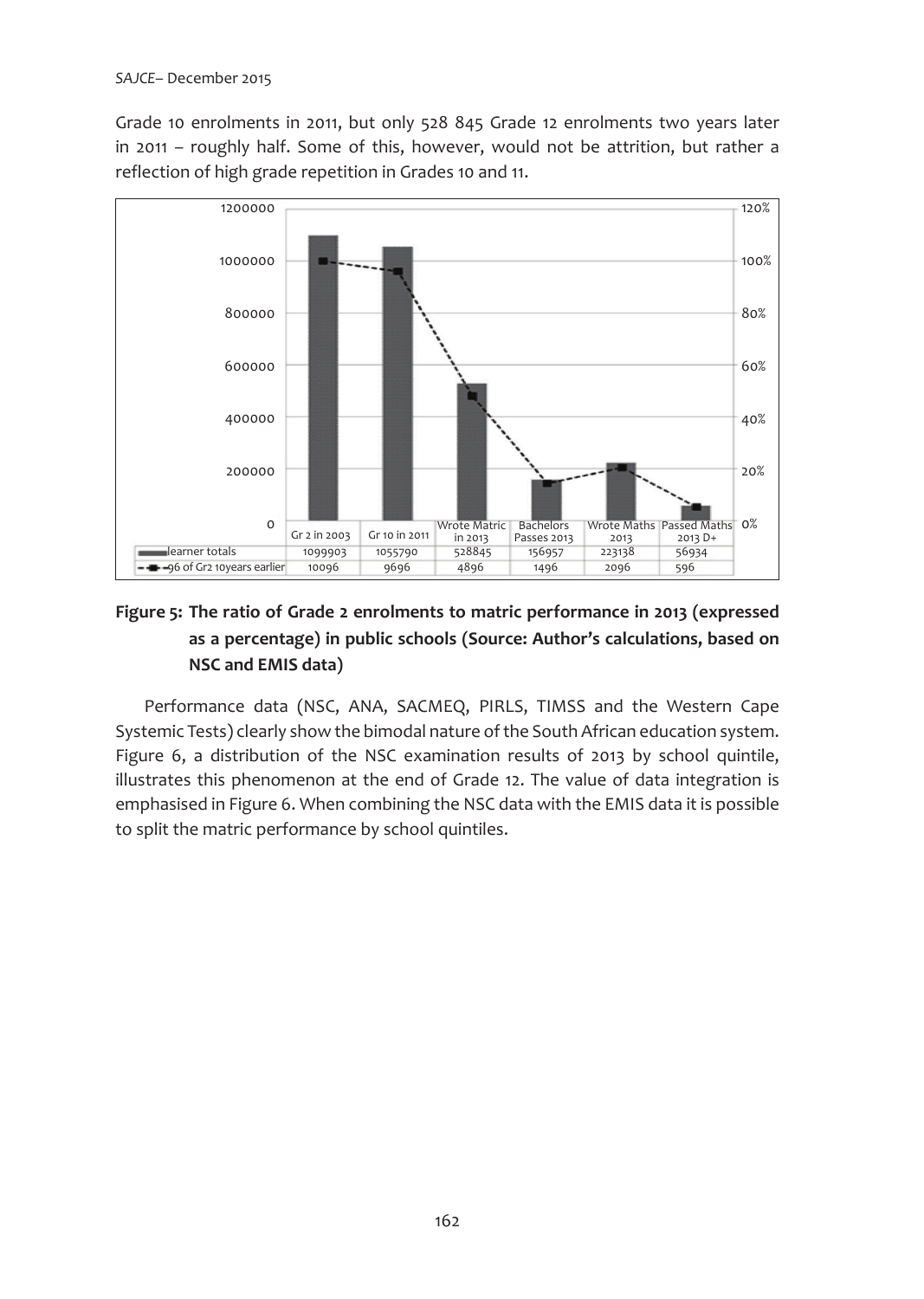

#### **Figure 6: Distribution of 2013 NSC examination by average school aggregate mark (Source: Author's calculations, based on NSC and EMIS data)**

Data integration is also necessary to create a longitudinal data set. Longitudinal data coverage is a key requirement for tracking individual learners through the education system. This involves creating a data set that contains information of the same learners or schools from year to year. With this longitudinal data coverage it is possible to determine exactly how many learners from a specific cohort dropped out of the system, how many progressed through the system without any repetition, and how many are still in the system with one or more repetitions.

#### **A unique learner identifier**

When creating a longitudinal data system it is necessary to link the different data sets that have been collected for individual learners or schools for each year through the use of a common field across these data sets. To be able to do this, unique identification codes must be assigned to every learner or every school. It is important that this identifier is consistent and accurate over time. A unique identifier is a single, non-duplicated number that is assigned to, and remains with, a learner throughout his or her education career, irrespective of whether the learner changes schools. It will then be possible to follow the progress of each learner over time through a learner identifier, and across schools or districts within the country. The lack of commonly used unique identifiers that allow linkage across data systems contributes to the unavailability of integrated information systems or longitudinal data sets.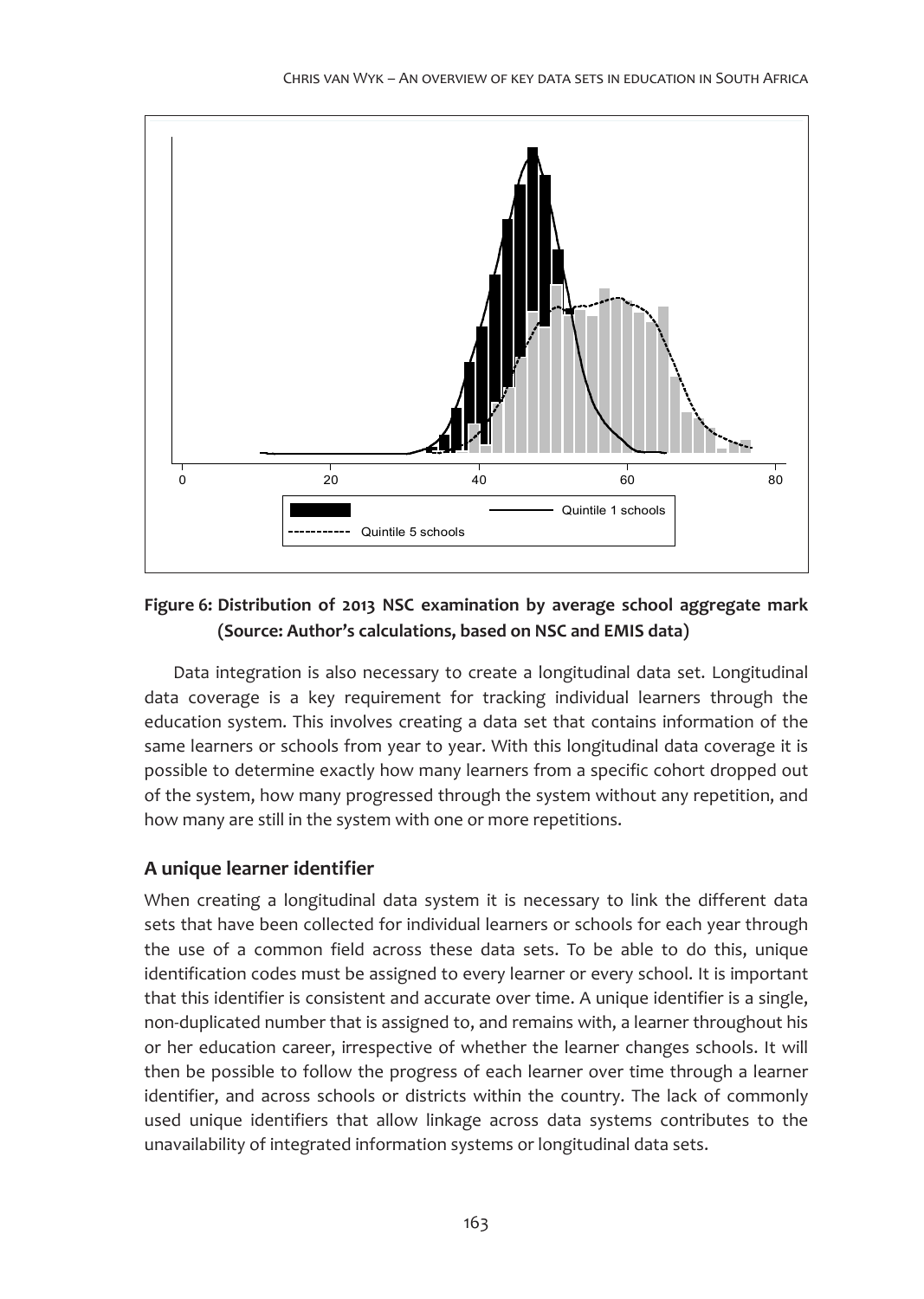# **Learner unit record data systems in South Africa**

This section examines the prospects of implementing a learner unit record system nationally to replace the EMIS system that is currently in place, based on aggregate or summary institution-level data.

# **Aggregate data**

Aggregate data refers to data collected at the school level, typically through surveys such as the SNAP or ASS. Aggregate or summary data collection in South Africa provides information on issues at the institutional level, such as enrolment by grade and age or by gender and language. Since the establishment of a single national EMIS in 1995, summary or aggregate data have been collected at institutional level by means of survey questionnaires. The completion of surveys has become a specialized, separate and additional responsibility for schools that might become cumbersome and result in a reluctance to comply or cooperate. However, the collection of summary data through surveys is a well-established practice in South Africa that currently produces data quality of an acceptable standard.

# **Systems producing learner unit records**

Learner unit record data refers to data collected for each learner through a school administration and management system. The ideal is that data collection processes and activities should be institutionalized to such an extent that they become part of the day-to-day running of the institution and not an add-on, a separate or additional process. In other words, all data should be generated through the operations (day-today running) of the institution based on the core business (learners and learning) of the school. In such instances the national or provincial EMIS data should come mainly from operational systems at institutional level, where the main data collection mode should be at learner unit level and not at an aggregate (summary) level.

# *Collection of data through a school administration and management system*

The DBE is moving towards data collection at the learner unit level by means of an electronic school administration and management system. The South African School Administration and Management System (SA-SAMS) is a comprehensive school administration and management software solution developed, maintained and enhanced free of charge by the DBE.

SA-SAMS is an offline (desktop) system that has been widely distributed and piloted in all provinces. The roll-out plan of SA-SAMS and the training of staff are managed by each province individually. The software caters for a number of modules to manage school administration according to policy prescripts, such as general school information, learner and parent information, human resource information, learner listing, governance, financial accounting, curriculum, timetabling, physical resources, learner and educator attendance, etc. SA-SAMS can be phased in using selected modules and expanded as the needs of the institution increase. This phasing-in of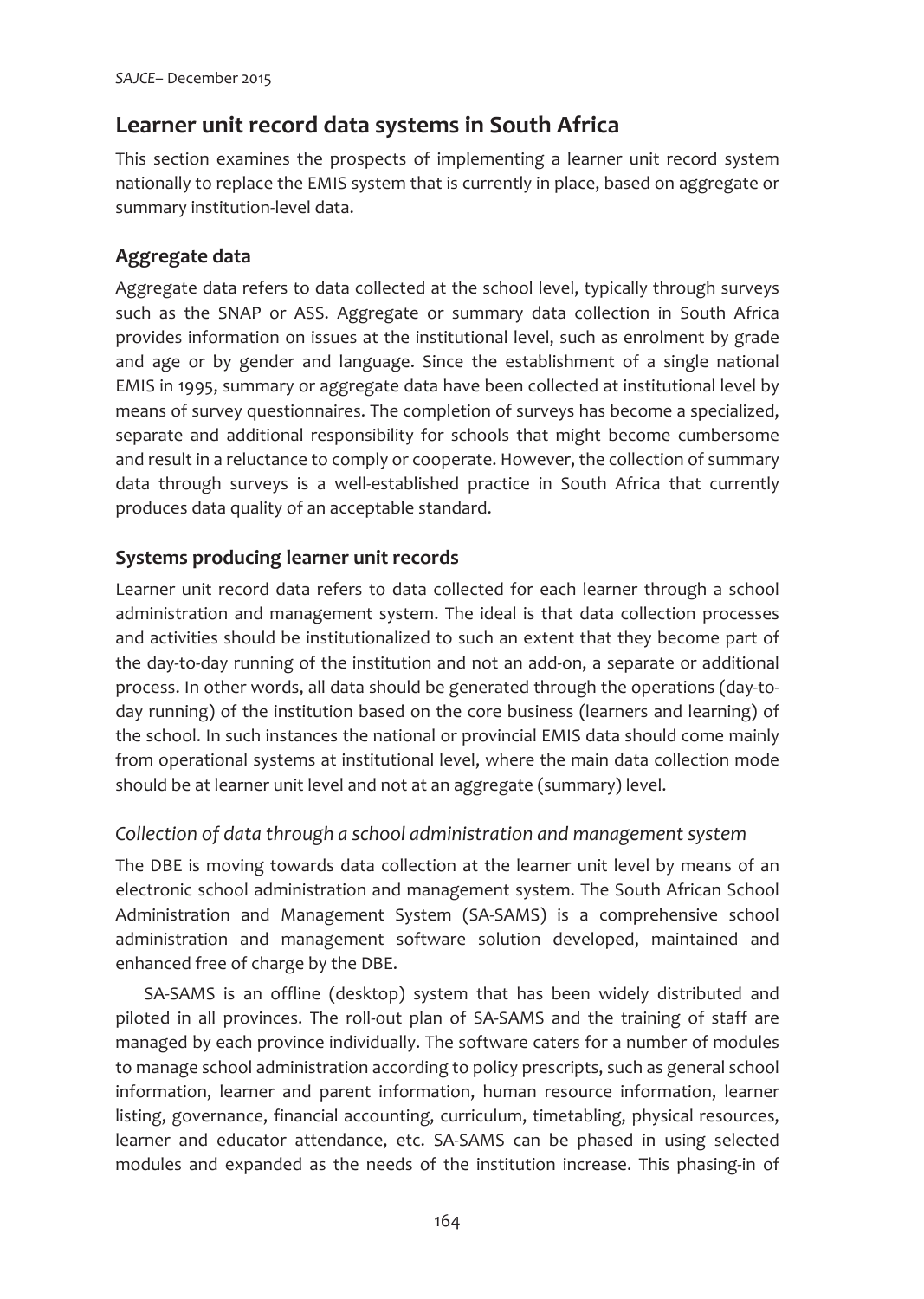modules over time in a specific institution is an approach that is highly recommended. The Free State has implemented the system and all data collection processes (SNAP and ASS) take place via this method. The Eastern Cape is another province where this method has been successfully implemented. The availability of such learner unit record data makes it possible to analyse the flow through patterns in terms of repetition, dropout and progression, which is not possible with aggregated data sets.

#### *Learner Unit Record Tracking System (LURITS)*

LURITS is a standardized system that assigns a unique national identifier to learners in public schools in South Africa. It is the tracking module of the school administration and management system that assigns each learner a unique number. The system allows the DBE to store the unit record-level data of learners and educators in a central national database and enables the Department to register learners and to track the movement of learners from school to school throughout their school careers.

The main purpose of this system is to track the movement of learners from school to school and to provide accurate enrolment numbers and learner profile data for planning and strategic decision-making purposes.

# *Centralized Education Management Information System (CEMIS)*

The Western Cape has a web-enabled system called the Centralized Education Management Information System (CEMIS). CEMIS is not a school management and administration system in the true sense of the word, and is mainly used as a learner registration and tracking system. The system is centrally developed and managed by the provincial department. The main function of the system is to register learners and to track and monitor individual learners in the province: registration of learners, transfers of learners between schools, examination passes, etc. As it is centrally managed, the Western Cape Education Department (WCED) has access to the information of each learner in all schools. The SNAP and ASS are populated through this system at provincial level and sent to the national department once a year. Based on the high quality of the annual data that is submitted it seems that the system works well. The CEMIS data set makes it possible for the WCED, through longitudinal cohort analysis, to determine flow-through patterns: the progression of learners through the education system, the repetition of learners who remain in the system, and the dropping out of learners. Linking the CEMIS data with that of the Systemic Tests will further make it possible not only to follow learners through the education system, but also to track the performance of individual learners over time.

# **Conclusion and recommendations**

This paper provides an overview of types of data on the South African school system which are available for use in policy making, instructional leadership, administration and research. Table 7 provides a summary of the main large-scale data sets and where to access them.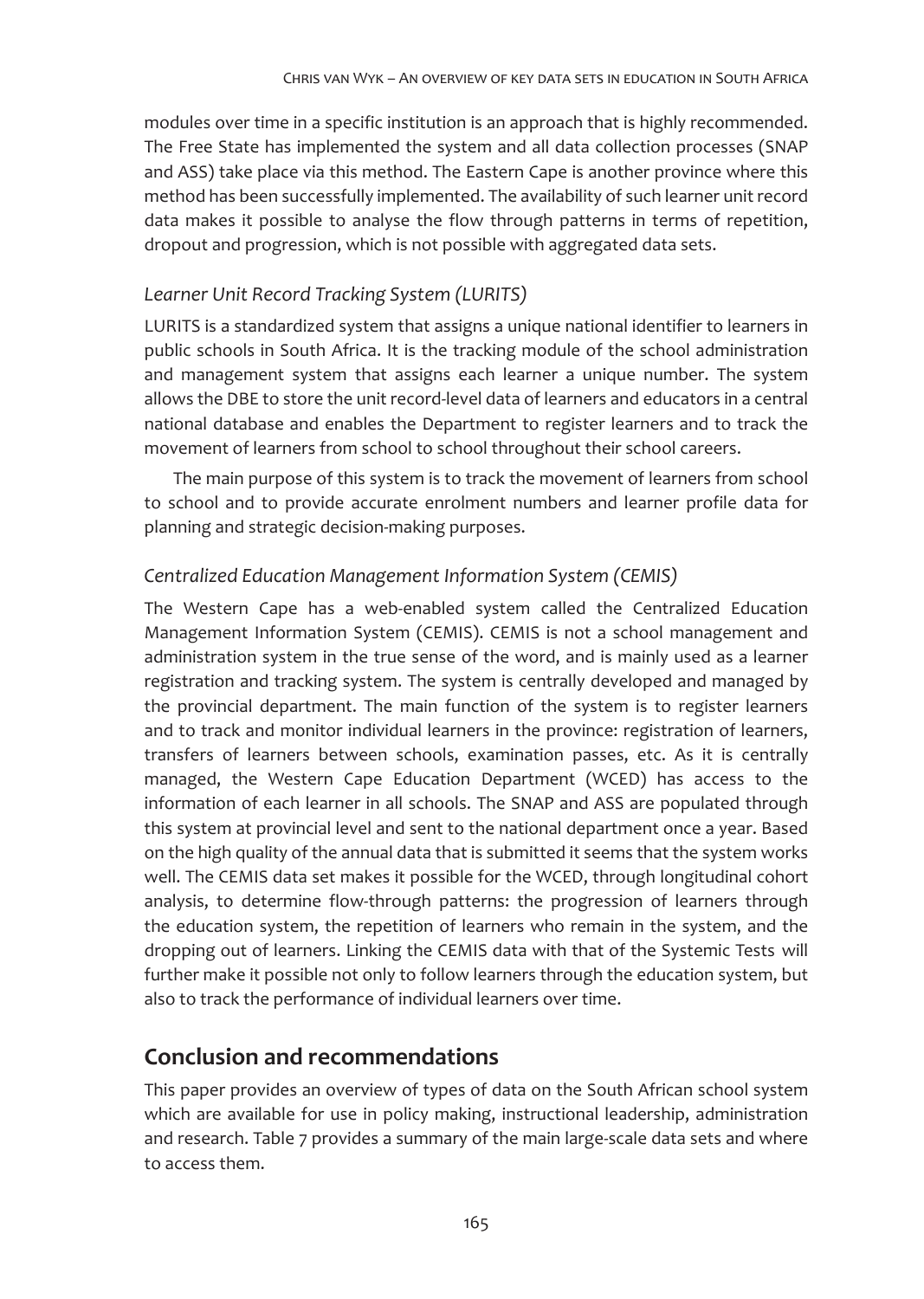| <b>DATA SYSTEM</b>     | <b>LEVEL</b> | <b>ACCESS DETAIL</b>                                    |
|------------------------|--------------|---------------------------------------------------------|
| <b>MASTER LIST OF</b>  | School       | http://www.education.gov.za/EMIS/EMISDownloads/         |
| <b>SCHOOLS</b>         |              | tabid/466/Default.aspx (accessed June 2015)             |
| <b>SNAP SURVEY</b>     | School       | http://www.education.gov.za/EMIS/tabid/57/Default.aspx  |
|                        |              | (accessed June 2015)                                    |
|                        |              | https://www.datafirst.uct.ac.za/dataportal/index.php/   |
|                        |              | catalog (accessed October 2015)                         |
| ANNUAL SCHOOL          | School       | http://www.education.gov.za/EMIS/tabid/57/Default.aspx  |
| <b>SURVEY</b>          |              | (accessed June 2015)                                    |
| <b>MATRIC</b>          | Learner      | http://www.education.gov.za/dobeinternet/Home/tabid/36/ |
| <b>EXAMINATION</b>     |              | Default.aspx (accessed June 2015)                       |
| <b>ANNUAL NATIONAL</b> | Learner      | http://www.education.gov.za/Examinations/               |
| <b>ASSESSMENT</b>      |              | AnnualNationalAssessmentsANA/tabid/569/Default.aspx     |
|                        |              | (accessed June 2015)                                    |
| SACMEQ                 | Learner      | http://www.sacmeg.org/?g=about-us (accessed June 2015)  |
| PIRLS                  | Learner      | http://timss.bc.edu (accessed June 2015)                |
| <b>TIMSS</b>           | Learner      | http://timss.bc.edu (accessed June 2015)                |
| <b>TIMSS SA</b>        | Learner      | http://www.timss-sa.org.za (accessed June 2015)         |

**Table 7: Main large-scale education data sets**

Recent years have seen a considerable expansion in the availability and in some cases also in the quality of data available for policy and decision making, and also for research. This paper contains an overview of the data, and makes suggestions regarding improvements aimed at facilitating use of the available information. In particular, the following recommendations are made:

- Include the enrolment of various years as additional fields in the master list of schools;
- Improve the data quality of the master list by updating all the missing fields, specifically in key fields such as quintile, exam number, and others;
- Increase the accessibility of the SNAP and ASS data by making it available for download in a user-friendly file format, such as a database, spreadsheet or even comma-delimited text file; and
- Make the current ANA and NSC data, now only accessible on the DBE website in portable document format (PDF), available for download in a more user-friendly data file format, such as a database, spreadsheet or comma-delimited text file. Follow the best practice example of TIMSS and PIRLS about the availability of the international database by year with the relevant documentation, such as the *User Guide*, code books and data files.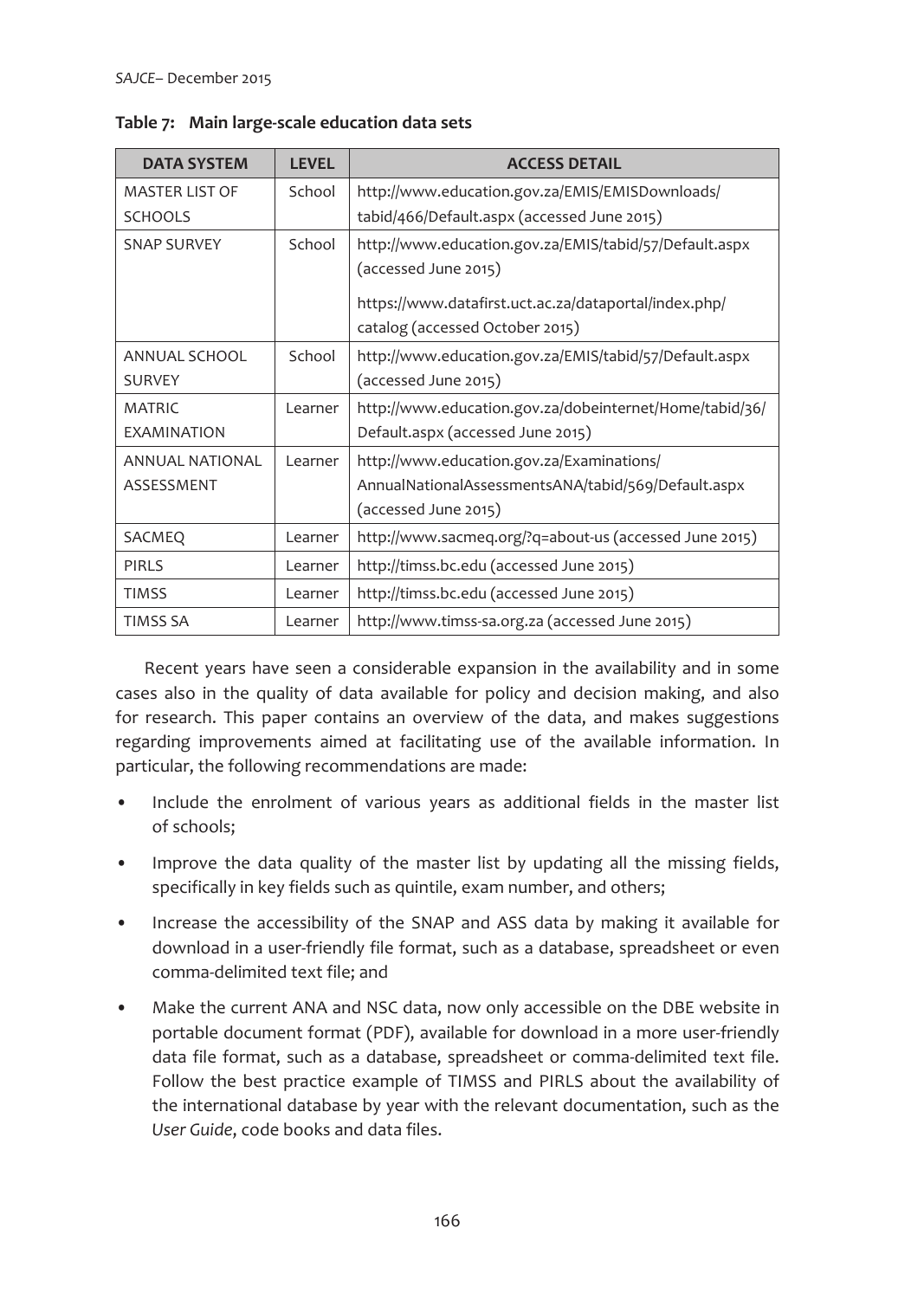It is hoped that the information provided in this paper about the quality, relevance and accessibility of education data in South Africa will aid policy researchers and policy makers in their selection and use of education data.

# **References**

- Carrizo, L., Sauvageot, C. & Bella, N. 2003. *Information tools for the preparation and monitoring of education plans*. Paris: United Nations Educational, Scientific and Cultural Organization (UNESCO). Retrieved from http://unesdoc.unesco.org/ images/0013/001323/132306e.pdf (accessed 14 October 2015).
- Cassidy T. 2005. *Education Management Information System (EMIS) development in Latin America and the Caribbean: Lessons and Challenges*. Work document. Study prepared for the 8th Regional Policy Dialogue Meeting, Inter-American Development Bank Education Network, Integration and Regional Programs Department and Sustainable Development Department. Washington, DC: Inter-American Development Bank.
- Crouch, L. & Mabogoane, T. 2001. No magic bullets, just tracer bullets: The role of learning resources, social advantage, and education management in improving the performance of South African schools. *Social Dynamics*, 27(1):60-78.
- DataFirst. 2015. *Data Portal*. Retrieved from https://www.datafirst.uct.ac.za/dataportal/ index.php/catalog (accessed 14 October 2015).
- Fleisch, B. 2008. *Primary education in crisis: Why South African schoolchildren underachieve in reading and mathematics*. Cape Town: Juta & Co.
- Gustafsson, M. 2005. *The relationships between schooling inputs and outputs in South Africa: Methodologies and policy recommendations based on the 2000 SACMEQ data set*. Paper presented at the SACMEQ Invitational Conference, Paris, 28-30 September 2005. Paris: International Institute for Educational Planning, UNESCO.
- Gustafsson, M. 2012. Enrolment ratios and related puzzles in developing countries: Approaches for interrogating the data drawing from the case of South Africa. *International Journal of Educational Development*, 42(2015):63-72.
- Hau, H. & Herstein, J. 2003. *Education Management Information Systems (EMIS): Integrated data and information systems and their implications in education management*. Paper presented at the Annual Conference of Comparative and International Education Society, New Orleans, March 2003.
- Moloi, M. & Chetty, M. 2010. *The SACMEQ III Project in South Africa: A Study of the conditions of schooling and the quality of education. South Africa: Country Report*. Pretoria: Department of Basic Education. Retrieved from http://www.education. gov.za/EMIS/tabid/57/Default.aspx (accessed 16 June 2015).
- Reddy, V., Van der Berg, S., Janse van Rensburg D., Taylor, S. 2012. Educational outcomes: Pathways and performance in South African high schools. *South African Journal of Science*, 108(3/4):Art no 620. Retrieved from http://dx.doi.org/10.4102/sajs. v108i3/4.620 (accessed 12 June 2015).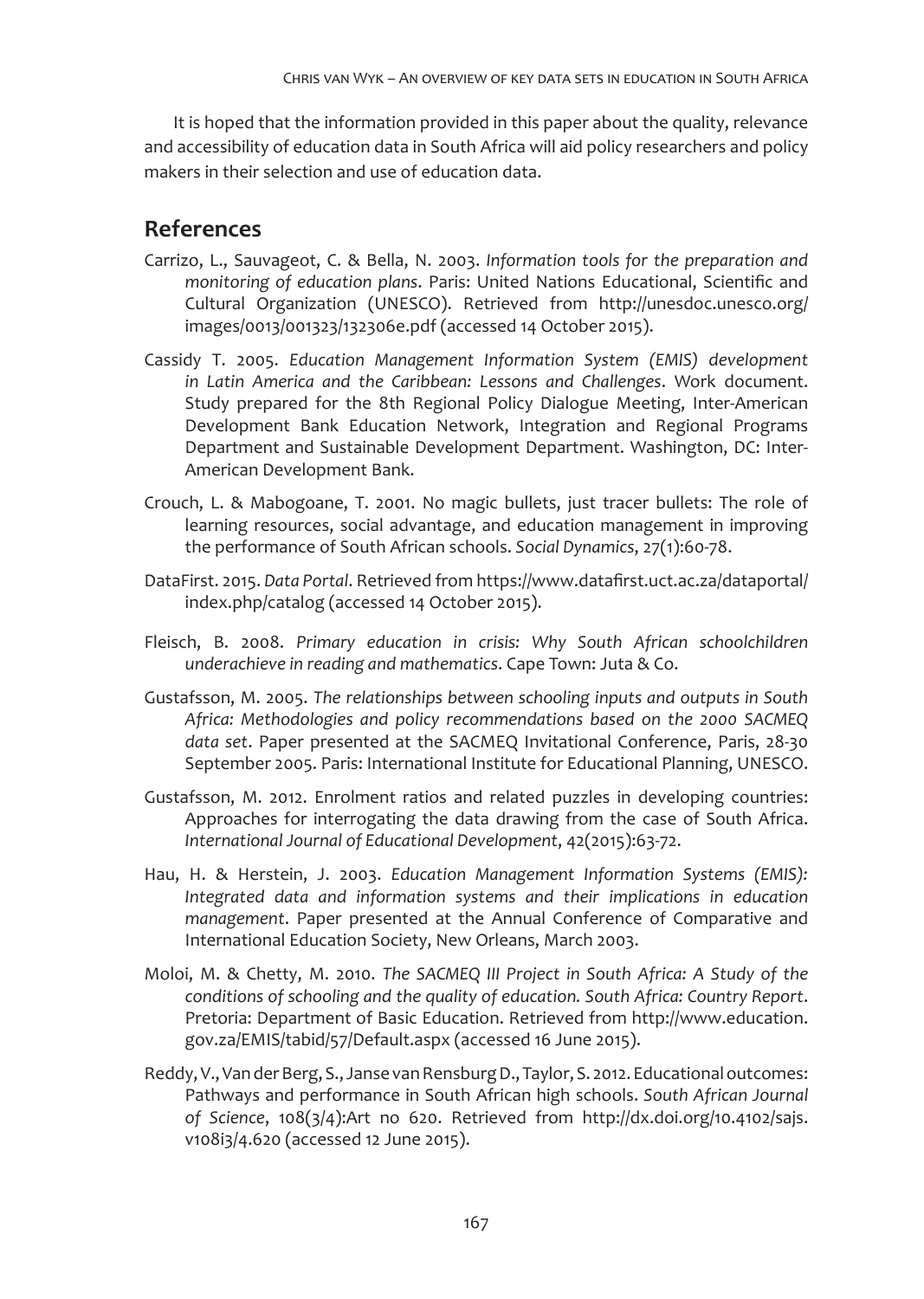- Reddy, V., Zuze, T., Visser, M., Winnaar L., Juan, A., Prinsloo, C., Arends, F. & Rogers, S. 2015. *Beyond benchmarks. What 20 years of TIMSS data tell us about South African education.* Retrieved from http://www.timsssa.org.za/?page\_id=41 (accessed 16 June 2015).
- RSA (Republic of South Africa). 1996. South African Schools Act, 1996 (Act No 84 of 1996). *Government Gazette*, Vol 377, No 17579, 15 November 1996. Pretoria: Government Printers.
- RSA DBE (Republic of South Africa. Department of Basic Education). 2004. *National Education Information Policy*. Pretoria: Department of Basic Education.
- RSA DBE. 2006. South African Schools Act, 1996 (Act No 84 of 1996). *Amended National Norms and Standards for School Funding*. Pretoria: Department of Education, 31 August 2006.
- RSA DBE. 2012. *Annual National Assessment 2012: Report on the ANA of 2012*. Pretoria: Department of Basic Education, December 2012. Retrieved from http://www. education.gov.za/Examinations/AnnualNationalAssessmentsANA/tabid/569/ Default.aspx (accessed 18 June 2015).
- RSA DBE. 2013*. Annual National Assessment 2013: Report on the ANA of 2013*. Pretoria: Department of Basic Education, December 2013. Retrieved from http://www. education.gov.za/Examinations/AnnualNationalAssessmentsANA/tabid/569/ Default.aspx (accessed 18 June 2015).
- RSA DBE. 2014a. *Annual SNAP Survey for Ordinary Schools, 2014*. Pretoria: Department of Basic Education. Retrieved from http://www.education.gov.za/EMIS/ EMISDownloads/tabid/466/Default.aspx (accessed 18 June 2015).
- RSA DBE. 2014b. *National Guidelines on: Completing the SNAP Survey for Ordinary Schools 2014.* Pretoria: Department of Basic Education, December 2014. Retrieved from http://www.education.gov.za/LinkClick.aspx?fileticket=u84UbV7FyJM%3d& tabid=57&mid=1751 (accessed 18 June 2015).
- RSA DBE. 2014c*. Annual National Assessment 2014: Report on the ANA of 2014*. Pretoria: Department of Basic Education, December 2014. Retrieved from http://www. education.gov.za/Examinations/AnnualNationalAssessmentsANA/tabid/569/ Default.aspx (accessed 18 June 2015).
- RSA DBE. 2015a. *School Masterlist Data*. Pretoria: Department of Basic Education. Retrieved from http://www.education.gov.za/EMIS/EMISDownloads/tabid/466/ Default.aspx (accessed 18 June 2015).
- RSA DBE. 2015b. *Education Statistics in South Africa Report*. Pretoria: Department of Basic Education. Retrieved from http://www.education.gov.za/EMIS/ StatisticalPublications/tabid/462/Default.aspx (accessed 18 June 2015).
- RSA DBE. 2015c. *School Realities Report*. Pretoria: Department of Basic Education. Retrieved from http://www.education.gov.za/EMIS/StatisticalPublications/ tabid/462/Default.aspx (accessed 18 June 2015).
- RSA DBE. 2015d. *Dictionary of Education Concepts and Terms.* Pretoria: Department of Basic Education. Retrieved from http://www.education.gov.za/EMIS/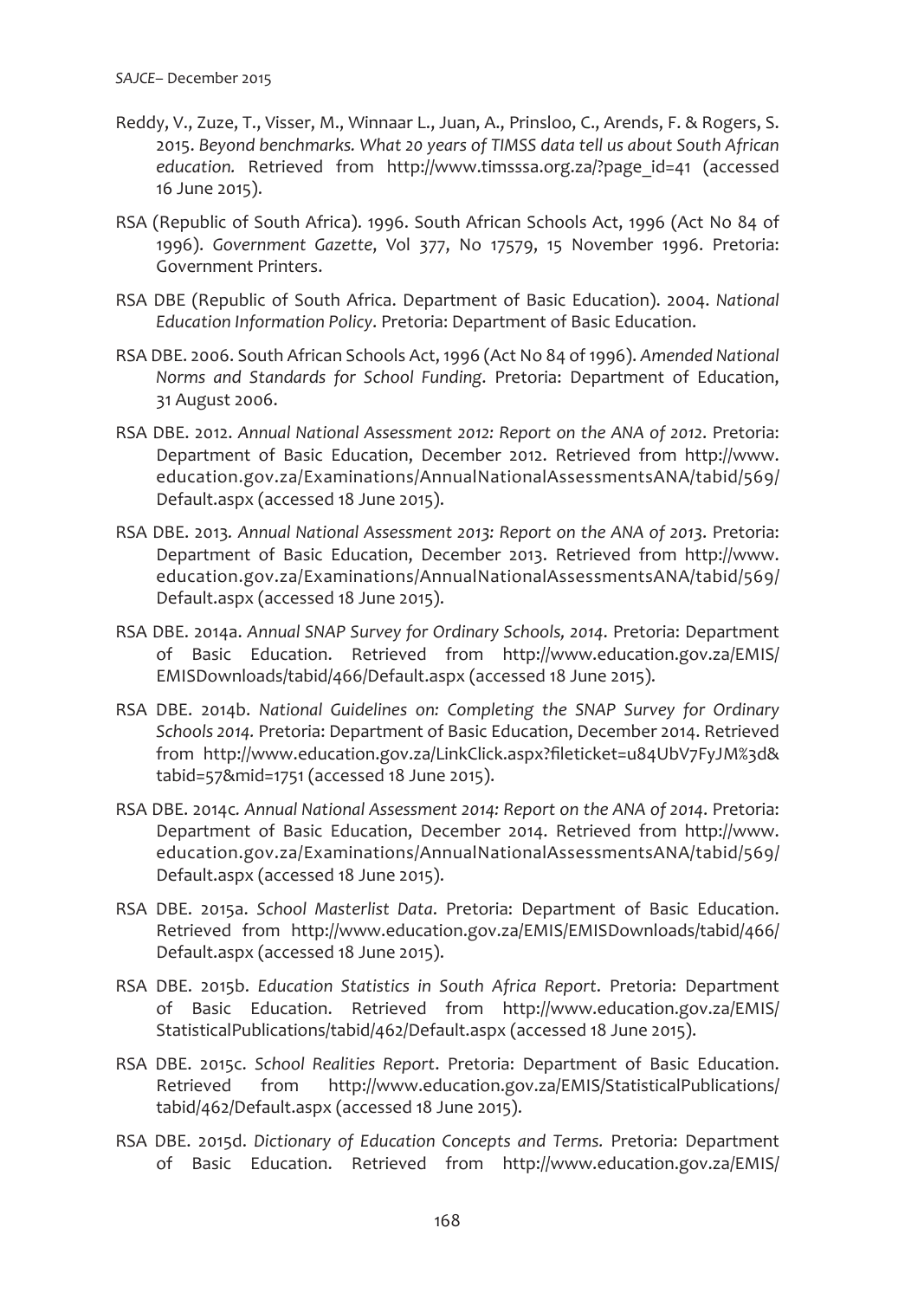StatisticalPublications/tabid/462/Default.aspx (accessed 18 June 2015).

- RSA DBE. 2015e. *Annual Survey: Ordinary Schools.* Pretoria: Department of Basic Education. Retrieved from http://www.education.gov.za/EMIS/tabid/57/Default. aspx (accessed 18 June 2015).
- RSA DBE. 2015f. *NSC Examinations 2014: School Performance Report*. Pretoria: Department of Basic Education. Retrieved from http://www.education.gov.za/ LinkClick.aspx?fileticket=4JVOD%2f6ncds%3d&tabid=358&mid=1325 (accessed 18 June 2015).
- RSA DBE. 2015g. *NSC Examinations 2014: School Subject Report*. Pretoria: Department of Basic Education. Retrieved from http://www.education.gov.za/Examinations/ ANA2014testsandmemos/tabid/569/Default.aspx (accessed 18 June 2015).
- RSA DBE. 2015h*. Annual National Assessments*. Pretoria: Department of Basic Education. Retrieved from http://www.education.gov.za/Examinations/Annual-NationalAssessmentsANA/tabid/569/Default.aspx (accessed 18 June 2015).
- SACMEQ (Southern and Eastern Africa Consortium for Monitoring Educational Quality). 2015. *About us*. Retrieved from http://www.sacmeq.org/?q=about-us (accessed 16 June 2015).
- Shepherd, D. 2011. *Constraints to school effectiveness: What prevents poor schools from delivering results?* Stellenbosch Working Paper Series No WP05/2011. Stellenbosch: Department of Economics, Stellenbosch University.
- Shepherd, D. 2013. *A question of efficiency: decomposing South African reading test scores using PIRLS 2006.* Stellenbosch Working Paper Series No WP20/2013. Stellenbosch: Department of Economics, Stellenbosch University.
- Shepherd, D. 2015. *Learn to teach, teach to learn: A within-learner across-subject approach to estimating the impact of teacher subject knowledge on South African Grade 6 performance*. Stellenbosch Working Paper Series No WP01/2015. Stellenbosch: Department of Economics, Stellenbosch University.
- Simkins, C. 2010. *Interpreting the mathematics, science and English performance of candidates in the November 2008 National Senior Certificate examination*. Johannesburg: Centre for Development and Enterprise.
- Spaull, N. & Taylor, S. 2012. *'Effective enrolment' Creating a composite measure of educational access and educational quality to accurately describe education system performance in sub-Saharan Africa*. Stellenbosch Economic Working Papers WP21/2012. Stellenbosch: Department of Economics, Stellenbosch University.
- Spaull, N. 2012. Poverty & privilege: Primary school inequality in South Africa.*International Journal of Educational Development 2012*:1-12.
- Spaull, N. 2013a. *South Africa's Education Crisis: The quality of education in South Africa, 1994-2011*. Report commissioned by the Centre for Development and Enterprise, October 2013. Johannesburg: Centre for Development and Enterprise.
- Spaull, N. 2013b. *The effects of rapidly expanding primary school access on effective learning: The case of Southern and Eastern Africa since 2000.* Stellenbosch